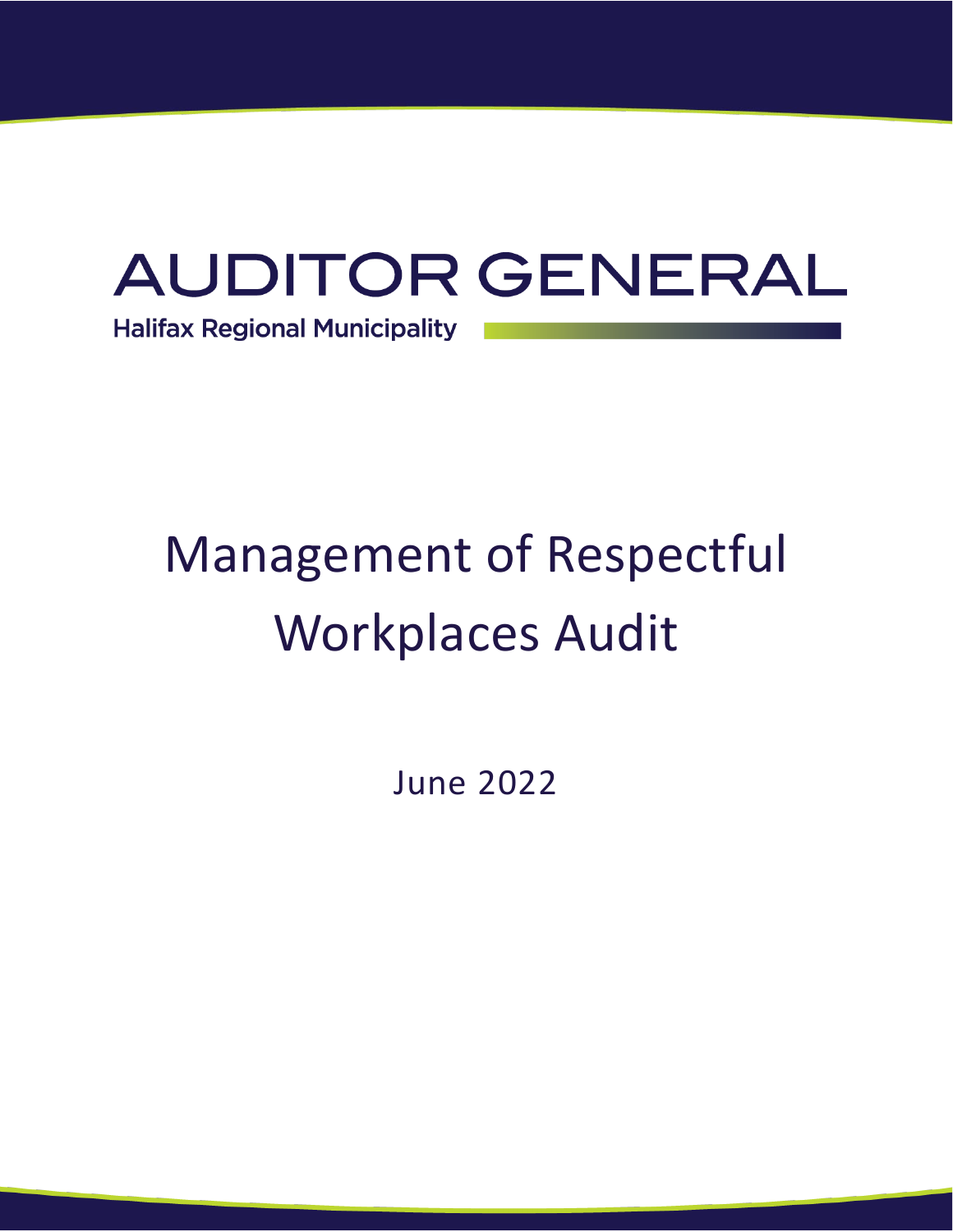# **June 18, 2022**

The following audit of **Management of Respectful Workplaces**, completed under section 50(2) of the Halifax Regional Municipality Charter, is hereby submitted to the Audit and Finance Standing Committee of Regional Council.

Respectfully,

*Original signed by*

Evangeline Colman-Sadd, CPA, CA Auditor General Halifax Regional Municipality



**Halifax Regional Municipality** 

**Office of the Auditor General Halifax Regional Municipality 33 Alderney Drive, Suite 620 Dartmouth, NS, B2Y 2N4 [www.hrmauditorgeneral.ca](http://www.hrmauditorgeneral.ca/) 902.490.8407**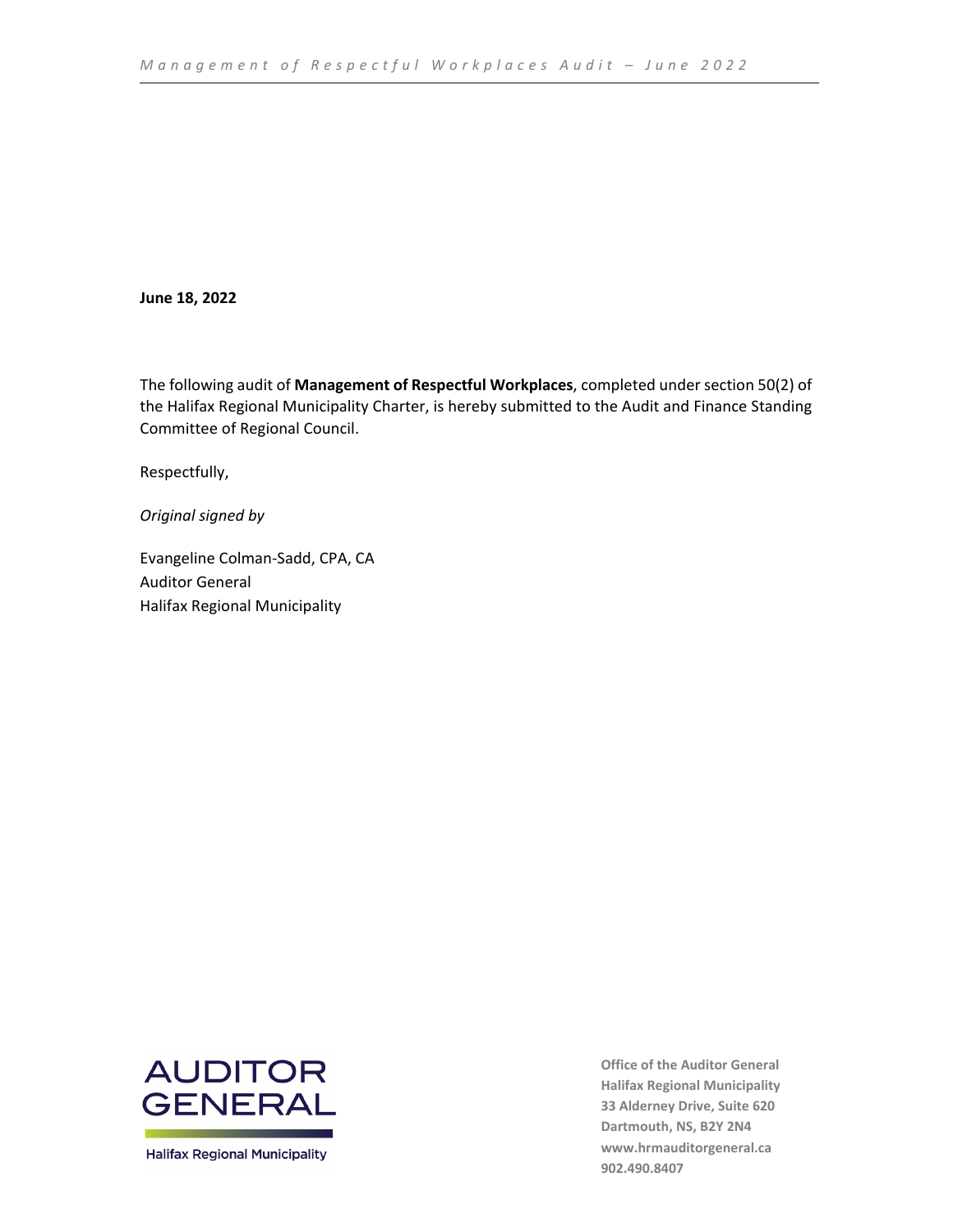# **Table of Contents**

| Outstanding consultant recommendations to improve Human Resources      |
|------------------------------------------------------------------------|
|                                                                        |
|                                                                        |
|                                                                        |
|                                                                        |
| HRM Follows Complaint Resolution Procedures; Improvements Needed  14   |
| Workplace complaints followed processes; disciplinary action taken 15  |
|                                                                        |
| No guidance for complaint file documentation; some information missing |
|                                                                        |
| Confidential harassment and violence files not adequately secured  20  |
|                                                                        |
|                                                                        |
|                                                                        |
|                                                                        |
|                                                                        |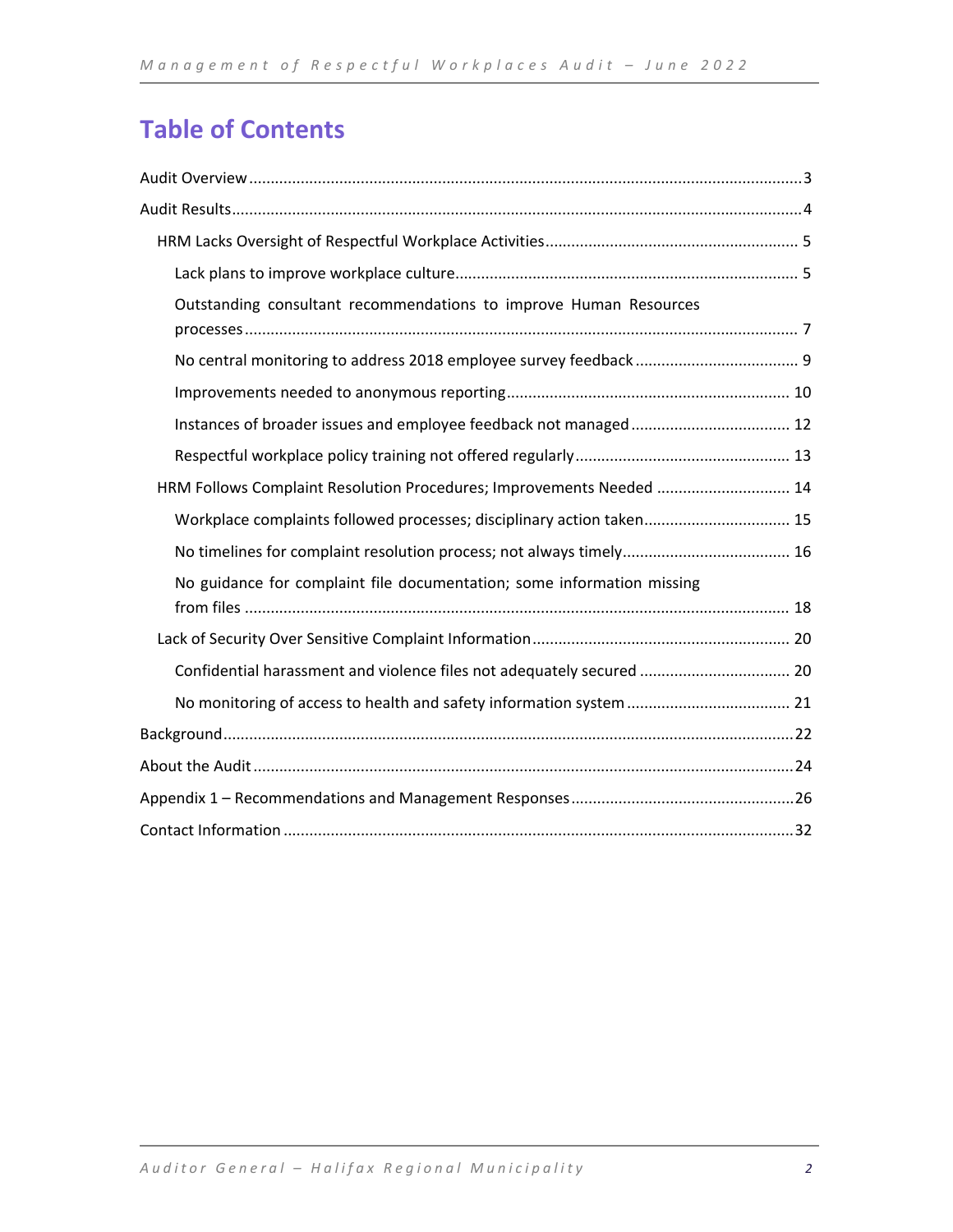# <span id="page-3-0"></span>**Management** of Respectful Workplaces

HRM has a system to address workplace behaviour incidents, needs to improve oversight to ensure a respectful workplace

# Lacks Oversight of Respectful Workplace Activities

- · Limited plans to achieve enhanced workplace culture
- Lack detailed plans and timelines for consultant recommendations
- . No central monitoring to address 2018 employee survey results
	- . 5 of 10 business units no documented plans



# **Gaps in Respectful Workplace Activities**

- Harassment policy and violence procedure need updating
- . No whistleblower policy; anonymous reporting options need improvement
- · Instances of broader workplace issues not managed

# **HRM Follows Complaint Resolution Procedures**



- · Testing found harassment and violence complaints reviewed and investigated per procedures
	- · Disciplinary action taken when appropriate
- · Improvements needed:
	- Establish timelines for harassment complaint process
	- · Better file documentation

**Improvements Needed to Secure Confidential Files** 

Auditor General Halifax Regional Municipality

**June 2022**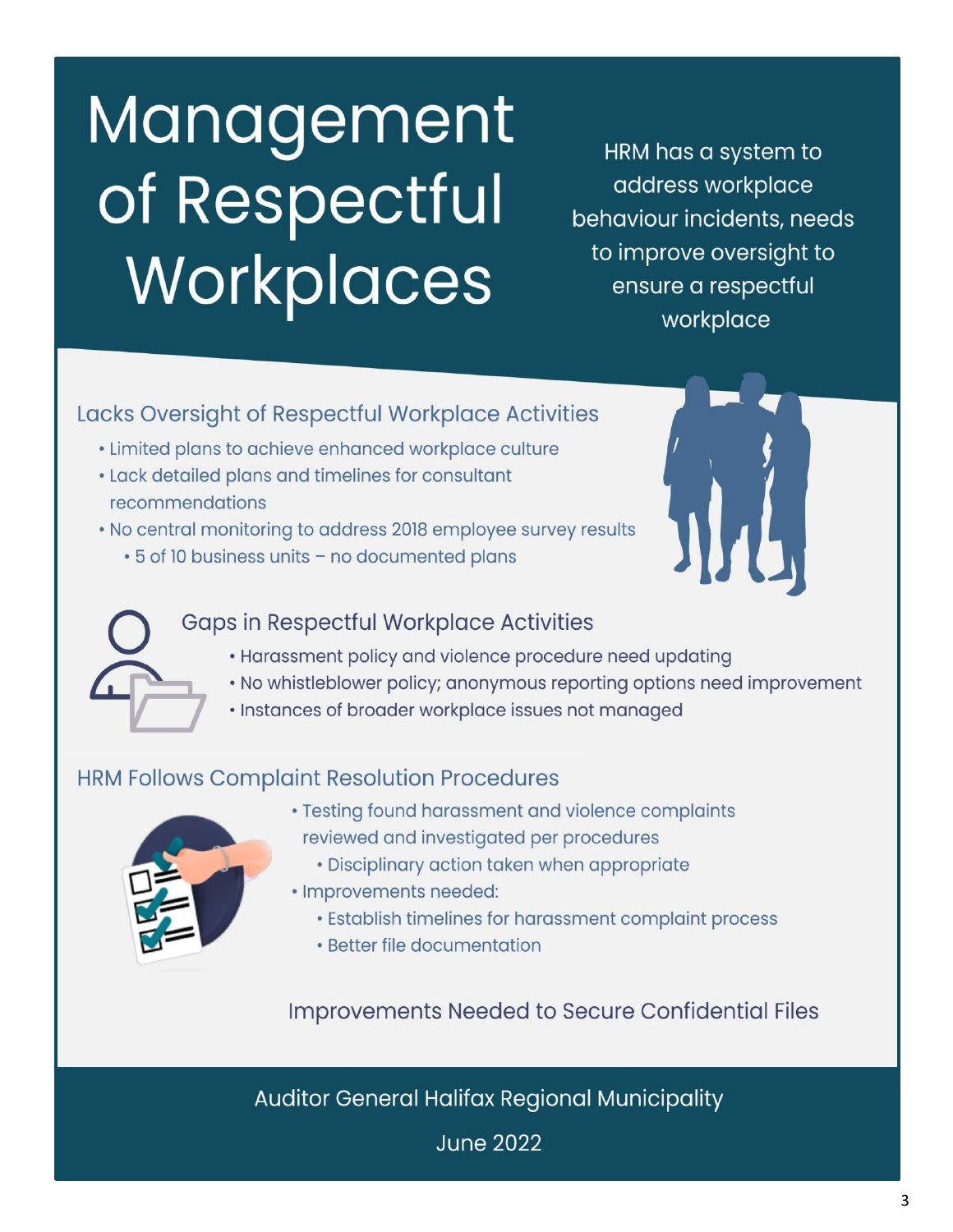# <span id="page-4-0"></span>**Audit Results**

HRM has a system to address workplace behaviour incidents but is not providing adequate oversight to identify broader issues and help prevent future incidents. Management has taken some steps to address harassment, discrimination, and violence in HRM workplaces but plans and actions are needed to deal with workplace culture issues. We identified concerns in various business units and found HRM is not doing enough to improve workplace culture. HRM does not have plans or timelines to implement identified improvements and does not monitor to ensure changes had intended results. Some consultant recommendations from 2016 and 2019 to improve Human Resources policies and processes are still outstanding. We also found there was no centralized formal monitoring of each business unit's progress towards addressing 2018 employee survey results. Additionally, HRM has limited reporting options for employees to bring forward workplace complaints anonymously outside of formal resolution processes.

We found workplace harassment and violence complaints are managed to ensure a fair process, but some aspects need improvement. Complaints are investigated according to HRM's policies and procedures and disciplinary action is taken when appropriate. However, the process is not always timely and should be better documented. Improvements to secure confidential complaint files are also needed.

We encountered scope limitations in two areas. Our verification of complaints for this audit was limited to those which were documented in HRM records. We could not determine whether there were additional complaints that were not recorded. This is not an unusual scope limitation for this type of audit population. Additionally, CAO helpline complaint documentation was not kept. This meant we were unable to examine the helpline complaint process which further limited our audit scope.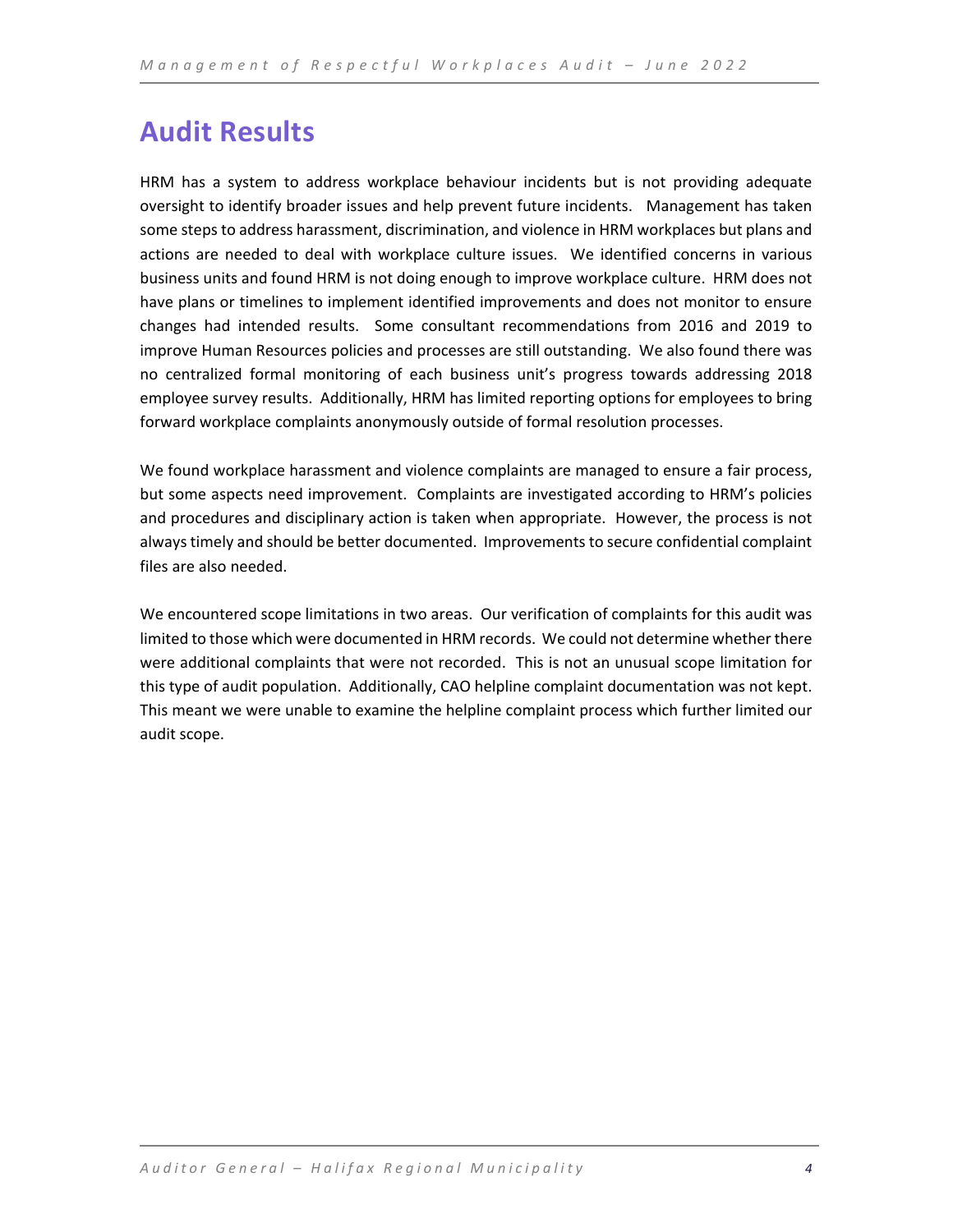# <span id="page-5-0"></span>**HRM Lacks Oversight of Respectful Workplace Activities**

Overview – HRM does not have adequate oversight of respectful workplace activities. HRM has a strategic initiative to enhance workplace culture. However, management has not defined what this means or how they will get there. Respect in the workplace could continue to be an issue if management does not monitor whether programs and initiatives to improve workplace culture have been effective.

Gaps in oversight include:

- Lack of detailed plans to improve workplace culture
- No performance measures to assess effectiveness of respectful workplace activities
- Lack of detailed plans, with timelines, to implement outstanding consultant recommendations, including:
	- Revised harassment prevention policy
	- Updates to violence prevention procedure
- No central monitoring of progress on issues identified in 2018 employee survey
- No process to manage broader workplace issues identified
- No whistleblower policy
- CAO confidential helpline hard to find
- Respectful workplace policy training not offered regularly

# <span id="page-5-1"></span>*Lack plans to improve workplace culture*

Human Resources is responsible to *"…lead continuous improvement of internal policies, practices and programs to support the provision of a safe, healthy, diverse, inclusive, equitable, and harassment-free environment and enhanced corporate culture."* (Source: *Strategic Priorities Plan 2021-25* – HRM). We expected this would include documenting how to achieve and monitoring progress. However, HRM senior management told us Human Resources is not responsible to provide oversight of business unit activities related to providing a respectful workplace. Central oversight and monitoring is important to help ensure all business units are making progress on respectful workplace matters.

Human Resources annual business plan has deliverables related to enhanced workplace culture, including: the conflict resolution process, implementing consultant recommendations, and a 2022 employee survey. However, there are no detailed plans with objectives or performance measures regarding workplace culture. Without this, it is not clear how management knows what they are working towards or how they will know whether there has been progress.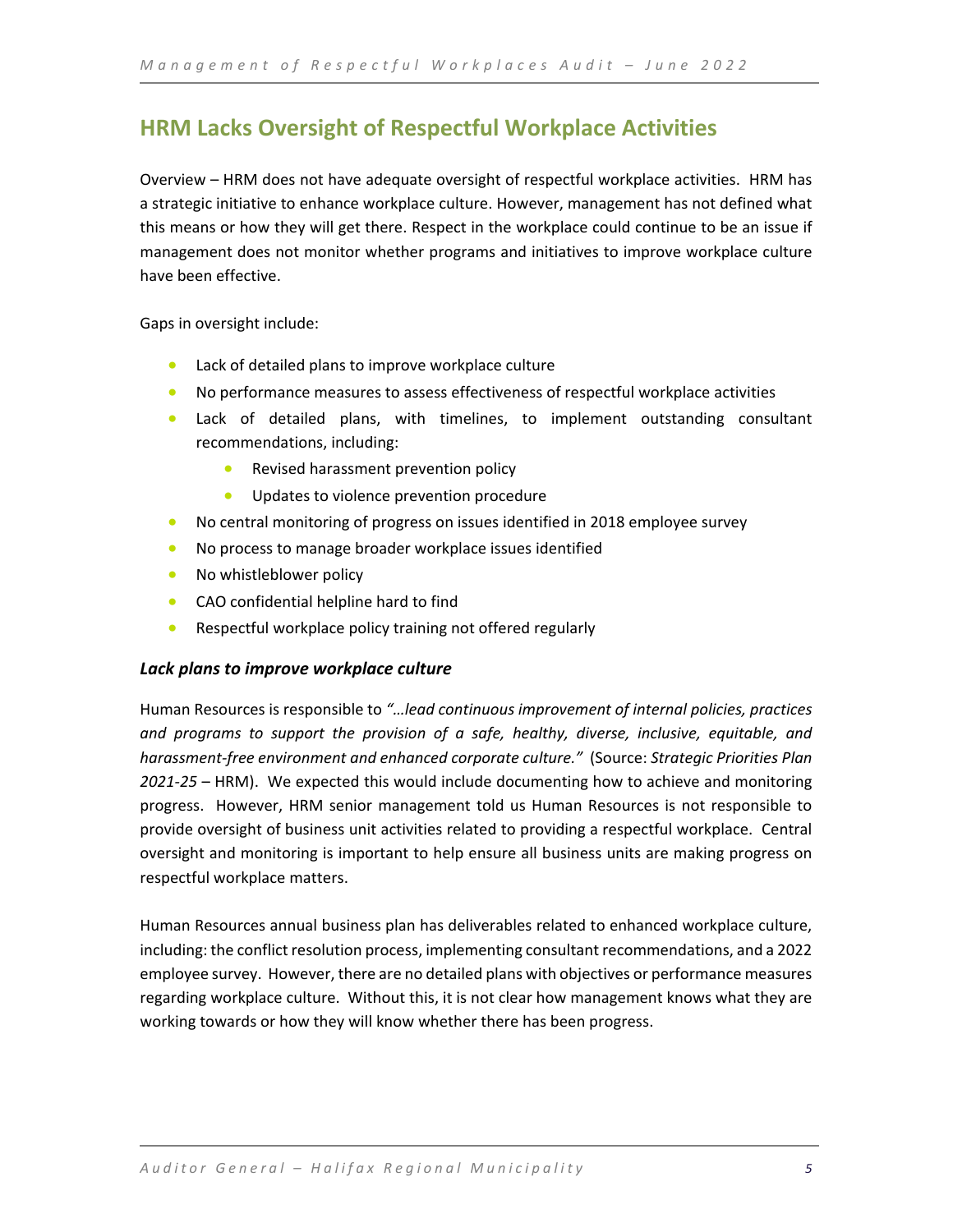Human Resources does not use available information to proactively address potential workplace issues or measure success of respectful workplace activities. In early 2022, Human Resources administered an HRM employee survey. Human Resources management told us they plan to benchmark this against a similar survey in 2018.

Current performance measures reported in the annual business plan include:

- number of complaints filed
- number of training attendees
- corporate turnover rate

The number of complaints filed and training attendees are statistics that, by themselves, do not provide meaningful information on workplace culture. The number of complaints received can be impacted by many factors. Without further analysis, it would not be clear whether low complaint numbers are due to improvements in the workplace or lack of trust to report issues. Similarly, the number of employees attending training does not provide information on whether training courses offered are adequate, or if all employees complete mandatory training.

The corporate turnover rate is a performance measure. However, it does not tell management why employees leave or stay. Employees may stay in a poor work environment due to competitive government benefits, such as pension plans and flexible work arrangements. Additionally, employees in certain fields may have limited ability to leave due to lack of available opportunities. Human Resources provides business units with retention data annually. However, we also expected Human Resources would use this information in determining where improvements to workplace culture may be needed.

# **Recommendation 1**

HRM should establish documented objectives, with performance measures, detailing how to achieve the strategic initiative of an enhanced workplace culture.

# *Management Response*

*Management agrees with the recommendation. On behalf of senior leadership, HR&CC will develop a plan of HR services it will provide to the organization to foster a respectful workplace at the business unit level.*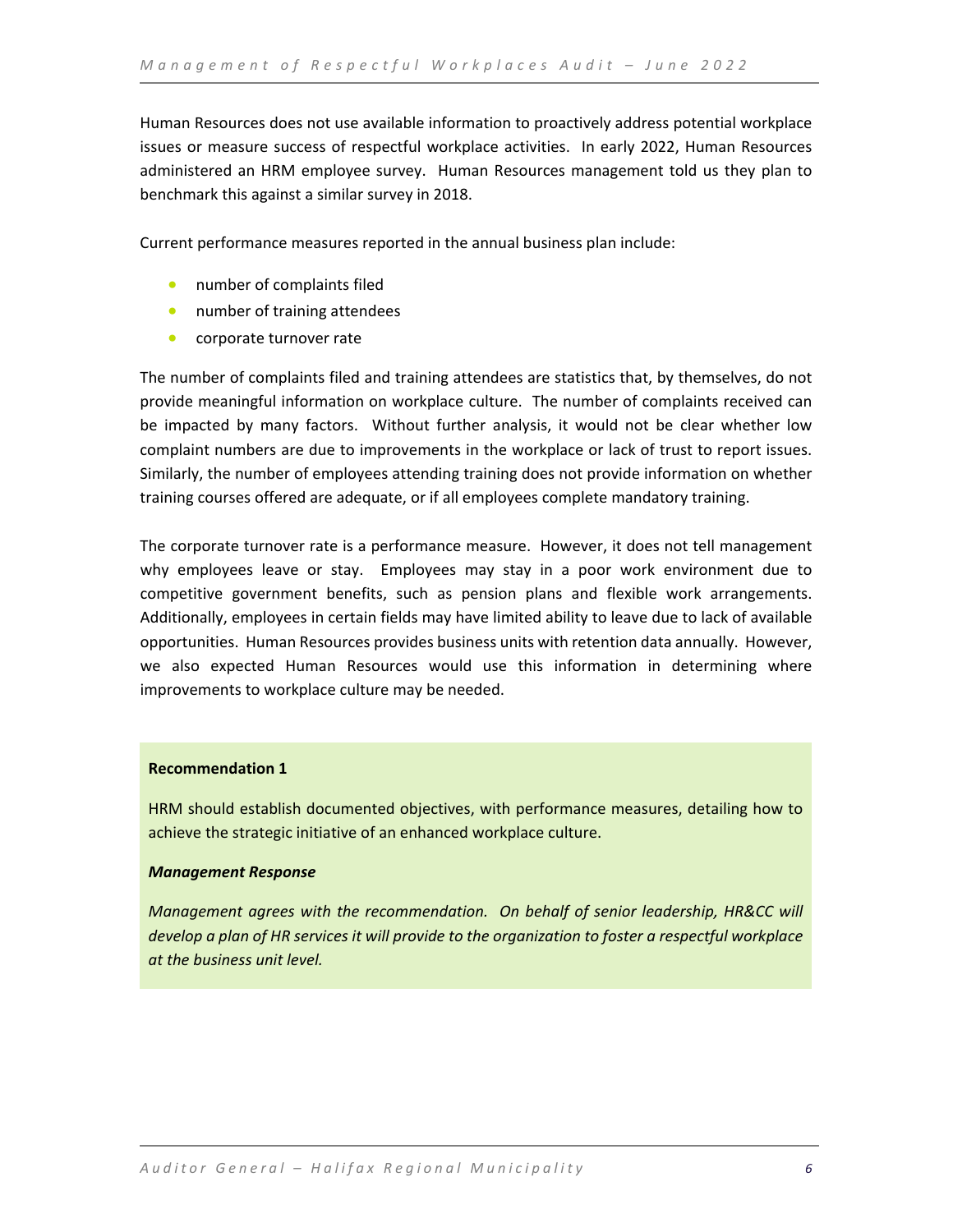# <span id="page-7-0"></span>*Outstanding consultant recommendations to improve Human Resources processes*

In 2016 and 2019, Human Resources engaged two external consultants to review their policies and programs. We found Human Resources management tracked the status of recommendations but lacked detailed plans, with timelines, to implement. We looked at the 23 recommendations relevant to our audit and found 13 were still in progress as of late 2021. Management has made some improvements, including a new course on management responsibilities for preventing harassment, and implementing a process for the Office of Diversity and Inclusion to review Human Resources policy changes.

Twice a year, Human Resources reports to Regional Council on progress in implementing the consultants' recommendations and on the number of workplace harassment complaints received. We reviewed the number of complaints in four reports, covering July 2019 to March 2021, and found all tracked complaints were included.

The outstanding recommendations include: updating the harassment policy and the violence procedure, and increasing the accessibility and communication of policies.

HRM did not have a formal process to interview employees leaving the organization. In 2016, a consultant recommended implementing a process, which would include identifying workplace trends and issues. Of the seven employees who submitted a harassment complaint during our audit period and later resigned, only one employee was offered an interview. It is important to offer interviews when employees leave, particularly to those who have submitted workplace complaints, to identify potential unresolved workplace issues. In Spring 2022, after our audit fieldwork, Human Resources implemented a formal process to offer interviews to employees leaving the organization.

# **Recommendation 2**

Human Resources and Corporate Communications should develop detailed plans, with timelines, to implement the remaining recommendations from the 2016 and 2019 consultant reports. If management does not plan to implement certain recommendations, this should be documented and communicated to Regional Council as appropriate.

# *Management Response*

*Management agrees with the recommendation. This work is a priority for the HR&CC business unit and is part of its business plan objectives for 22/23 already approved by Regional Council. A dedicated resource will be assigned to this work. As some recommendations are not the responsibility of the HR&CC business unit, HR&CC will work with those business units to support the development of plans to implement the recommendations that are accepted by management.*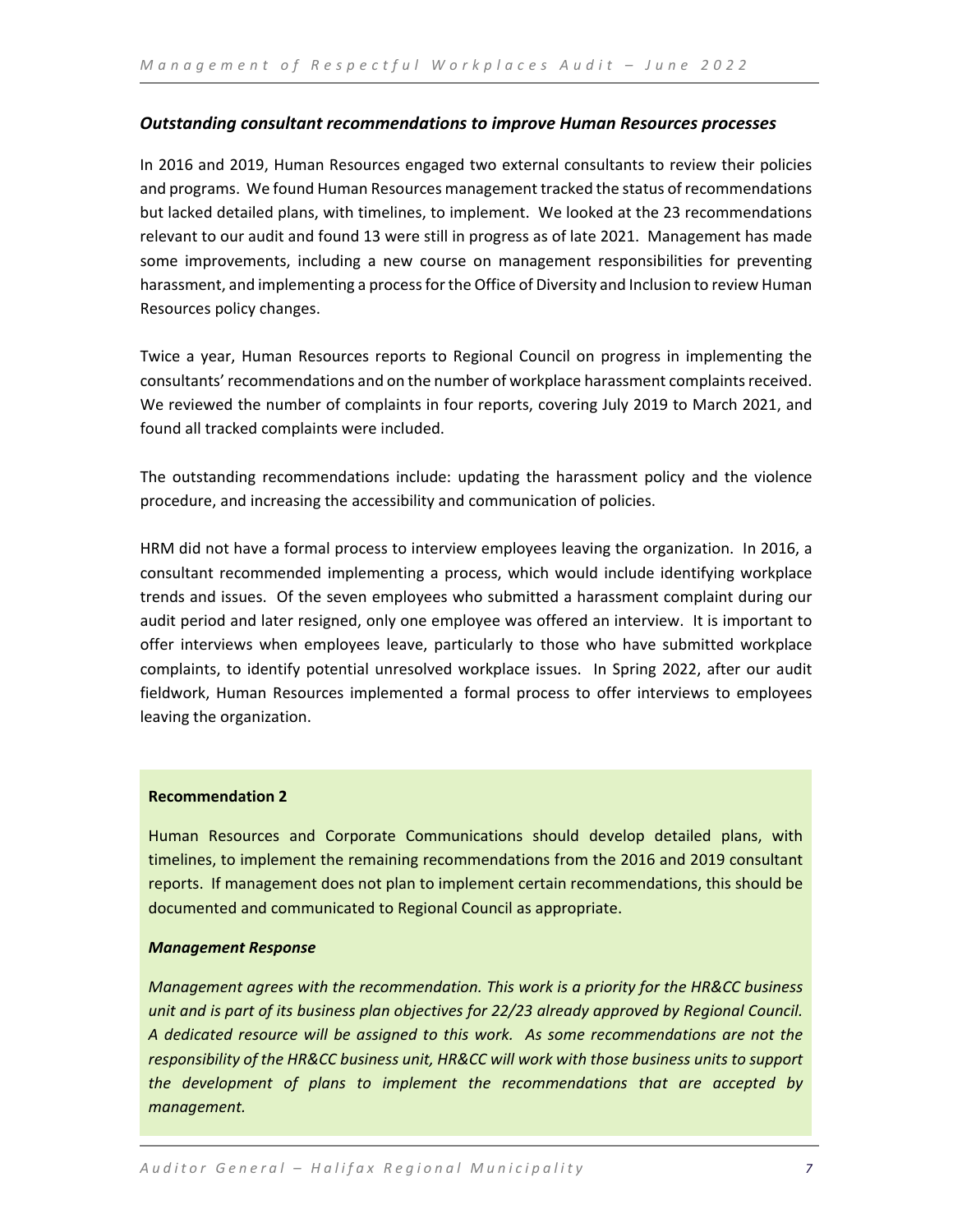HRM improved some respectful workplace policies and procedures, as external consultants recommended. However, there are additional gaps that need to be addressed to help management better identify and address workplace issues.

Human Resources is revising the Workplace Rights Harassment Prevention Policy but does not have a timeframe for completion. The existing policy reflects most recommendations from the 2016 consultant report. In 2019, a consultant recommended Human Resources simplify the harassment conflict resolution process. A draft policy has improvements, including extending the time allowed to submit a complaint and options for handling conflict that is not harassment or violence. However, there are still gaps. The draft policy does not include:

- how complaints against senior business unit management are handled; or
- timelines for the complaint process.

It is important that employees know what will happen if they make a complaint, particularly when making a complaint against someone they report to.

The Workplace Violence Prevention Corporate Procedure has not been updated since 2014. It does not clearly outline when Corporate Safety should be involved in investigations or who is responsible for monitoring to ensure investigations are properly completed in a timely manner. The procedure provides limited and outdated information on what documentation should be retained to support a workplace violence investigation. Additionally, the information technology system used to document investigations provides limited direction on this. In 2019, an external consultant recommended improvements to this procedure. Human Resources told us it will be updated, but there are no plans or timelines for when this will be completed.

# **Recommendation 3**

Human Resources and Corporate Communications should update the Workplace Rights Harassment Prevention Policy and the Workplace Violence Prevention Corporate Procedure to address issues identified by external consultants, and by this audit. Additionally, implementation timelines should be established.

# *Management Response*

*Management agrees with the recommendation. The Workplace Rights Harassment Prevention Policy and the Workplace Violence Prevention Corporate Procedure are both in the process of being revised and had been prior to the audit. A plan for completing this work, including timelines for implementation, will be developed.*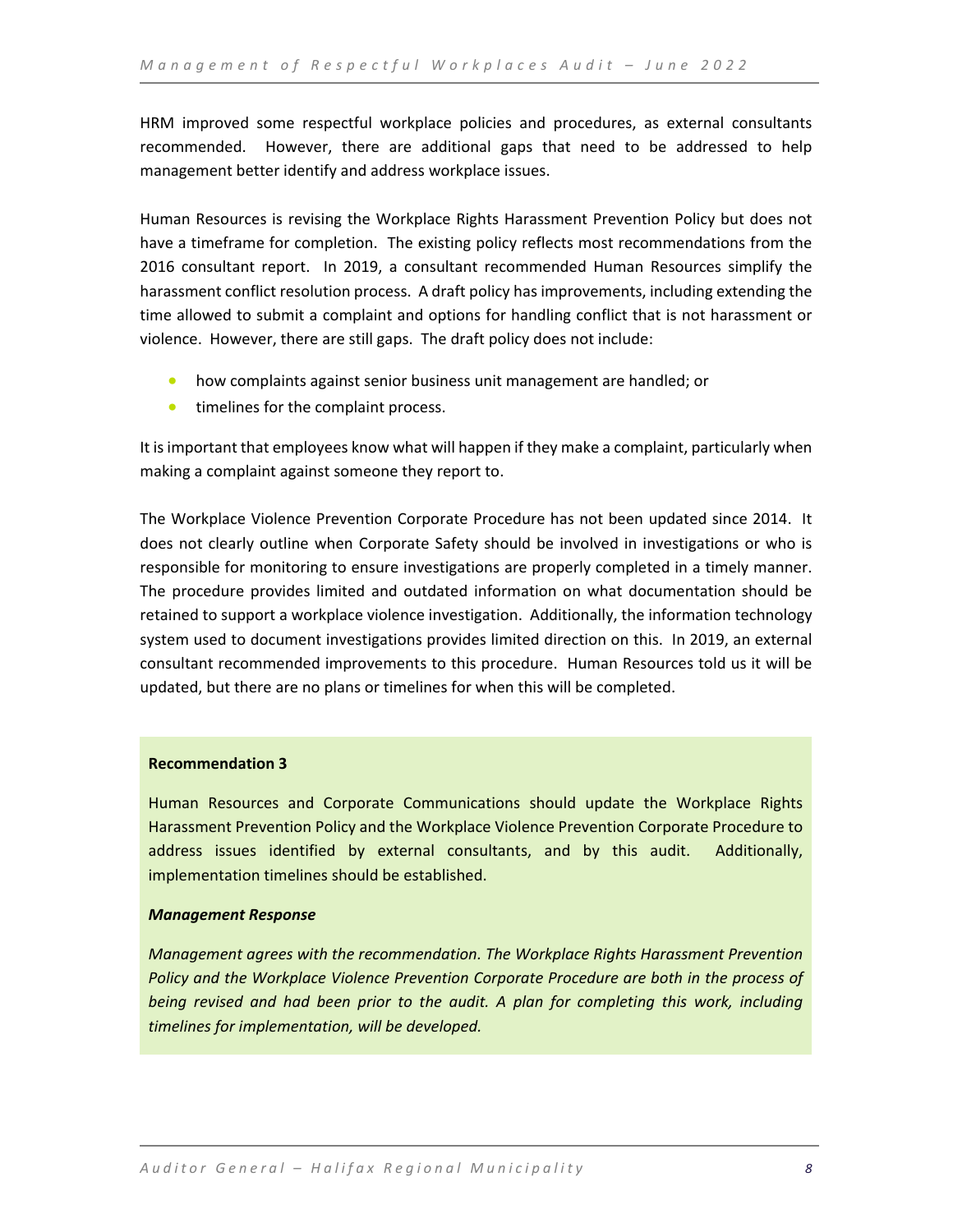The harassment policy and violence procedure are available on the employee intranet and HRM's external website, making them accessible to employees who use computers. However, HRM needs to improve accessibility to the harassment policy for employees who do not use computers as part of their job, for example, bus operators, mechanics, and road operations staff. Human Resources management told us it up to each business unit to ensure policies are available. HRM workplaces have health and safety communication boards in common areas. We reviewed five boards and found the violence procedure was posted. However, the boards did not include the harassment policy. It is important Human Resources take an active role to ensure business units provide all employees with reasonable access to this policy. This will help ensure employees are aware of expected workplace behaviour and what to do if harassment is happening in the workplace.

# **Recommendation 4**

Human Resources and Corporate Communications should work with business units to ensure the Workplace Rights Harassment Prevention Policy is accessible to those without computers, such as posting it in common areas.

# *Management Response*

*Management agrees with the recommendation. HR&CC will work with business units to ensure that the policy is accessible to all employees. HR&CC will communicate with business units through established channels and send out quarterly reminders to business units to confirm that the policy remains posted.*

# <span id="page-9-0"></span>*No central monitoring to address 2018 employee survey feedback*

There is no formal monitoring or central tracking of each business unit's progress towards addressing the results of the 2018 employee engagement survey. Central monitoring of business unit progress could help promote organization commitment to improving workplace culture. Human Resources management told us they plan to use the 2022 employee engagement survey to determine if there have been improvements. This is not a proactive approach. In 2018, HRM engaged a consultant to conduct an employee engagement survey to obtain feedback from employees on their workplace culture. The consultant highlighted business units with lower response rates and less positive feedback. They recommended HRM focus on those business units to determine what contributed to their results. However, this was not completed. Each business unit was responsible for creating a plan to address their results and Executive Directors had informal check-ins with the CAO. We found five of 10 business units did not have documented plans to address the 2018 survey results. Most business units had working committees, with informal plans to improve engagement. Some told us planned initiatives were delayed due to the COVID-19 pandemic.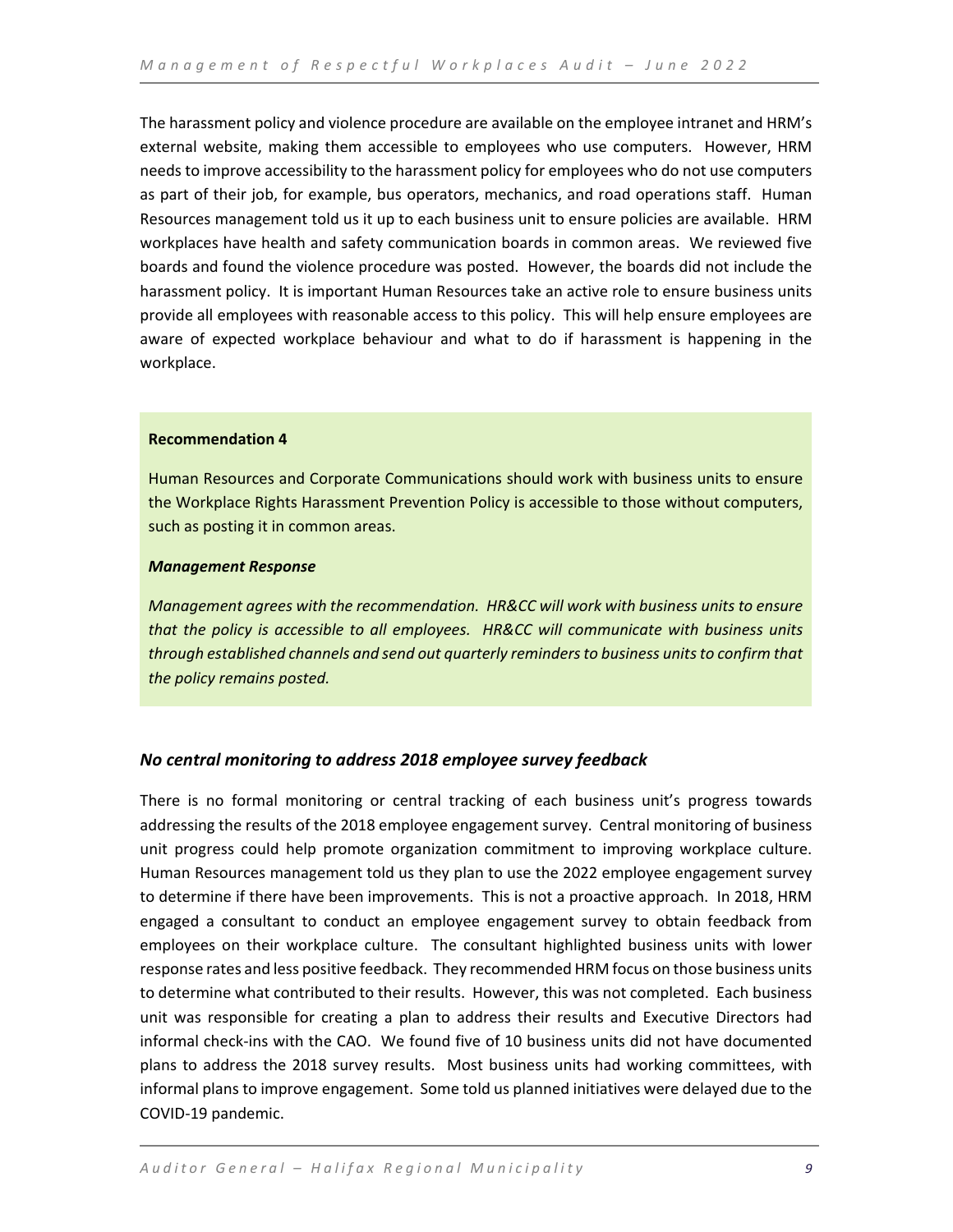During our audit, we requested feedback from HRM employees on their experiences with workplace harassment, discrimination, and violence. Many employees who provided us feedback expressed concerns related to respect in their work environment. While this was spread across business units, concerns from Halifax Regional Police respondents were notably higher. Halifax Regional Police also had the lowest employee engagement score and the second lowest response rate in the 2018 employee engagement survey. While Halifax Regional Police implemented some changes in response to the survey results, it was one of the five business units that did not develop a formal action plan. We expected HRM to require business units to develop formal action plans and monitor progress. This is particularly important for business units with less positive survey results.

# **Recommendation 5**

HRM should assign responsibility to centrally track business unit employee engagement initiatives. This responsibility should include requiring business units to develop formal action plans, ensuring the plans address survey results, and monitoring progress.

# *Management Response*

*Management agrees with the recommendation. An external consultant has already been engaged to develop business unit actions plans based on the pending employee engagement survey results. HR&CC will support business units in executing these plans and monitoring progress.* 

# <span id="page-10-0"></span>*Improvements needed to anonymous reporting*

HRM does not have a whistleblower hotline and whistleblower protections are not clear. HRM's code of conduct says whistleblowers will be protected but it does not say how and does not provide an anonymous means to report issues. This is important. Whistleblower hotlines are not meant to replace other corporate policies, such as harassment or workplace violence policies. Rather, they provide an anonymous option for employees or others to report actions that go against an organization's code of conduct, such as fraud, inappropriate

# **Other Canadian municipalities have clear whistleblower protections** • • •

Calgary, Toronto, Hamilton, and Mississauga have separate whistleblower policies and by-laws which provide information on how a whistleblower will be protected.

business relationships, safety violations, or workplace harassment. Employees may not feel comfortable reporting issues if protections are not clear. Some employees who provided feedback to us expressed fear of reprisal in reporting workplace harassment or discrimination.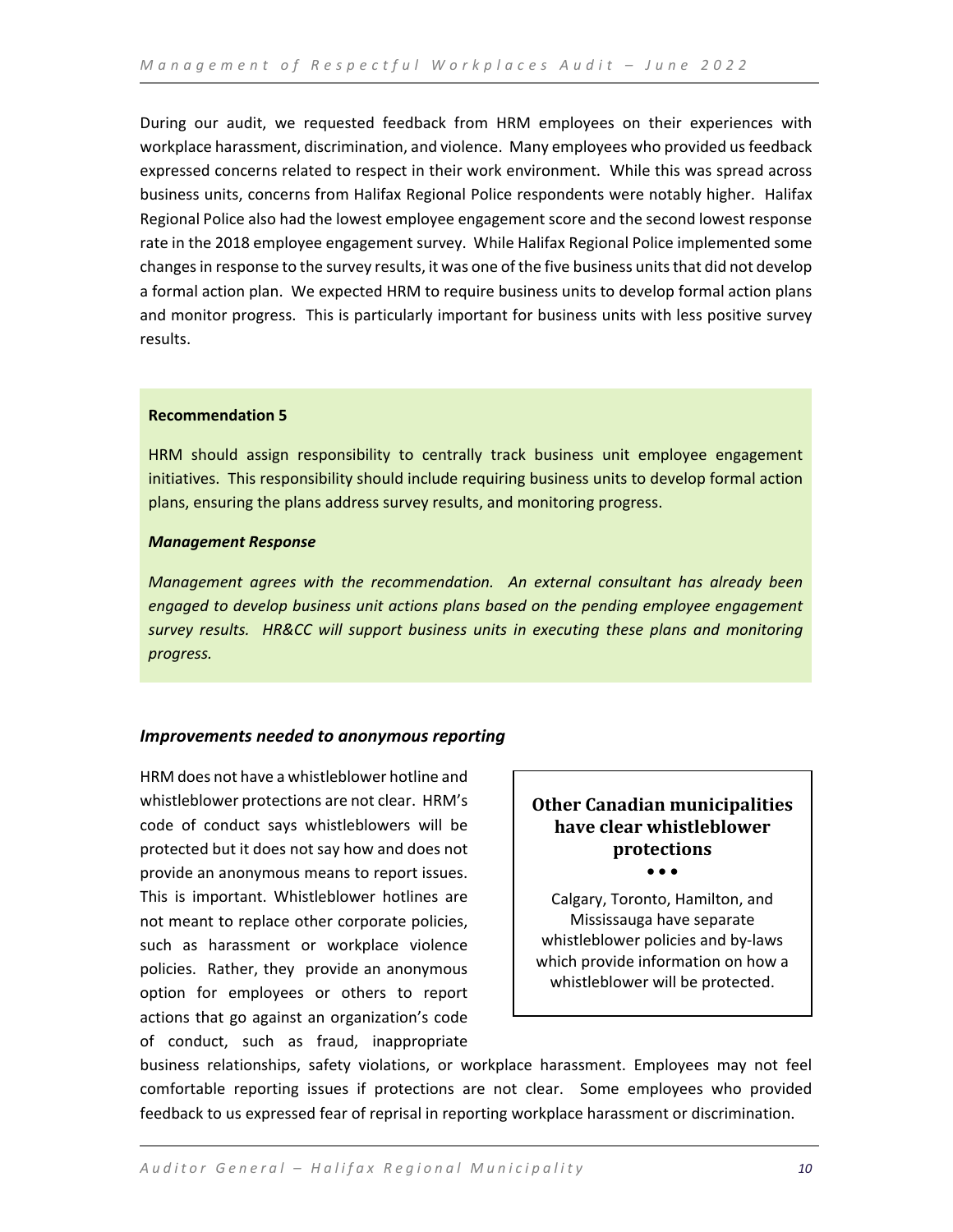In 2018, the CAO's Office launched a confidential helpline for reporting harassment, outside of the harassment policy. However, the helpline is managed internally by the CAO's Office. This means there is no option to anonymously report a complaint against the CAO or an employee in the CAO's office. Additionally, business unit executive directors report to the Deputy CAOs. Employees may not see this as a trusted, confidential reporting option.

The CAO helpline information is difficult to find. The helpline number is posted on the online employee communication board. However, it is located with other notices and could be easily missed. HRM management has not included helpline details on HRM's intranet or included it in HRM policies and procedures. Searching HRM's intranet for the helpline produces no results. Helpline procedures should be well known and communicated. Having anonymous reporting options that are easy for employees to find is important. It sets a tone that management is committed to improving workplace issues; management cannot address issues they are not made aware of.

# **Recommendation 6**

HRM should implement a whistleblower policy that includes steps on how whistleblowers will be protected and an anonymous reporting tool. The policy and tool should be communicated to all HRM employees and accessible through HRM communication channels.

# *Management Response*

*Management agrees with the recommendation. HR&CC will conduct best practice research to determine if a separate whistleblower policy is needed in order to implement the recommendation or if the current Code of Conduct should be renamed and updated to include these requirements.*

We could not determine if complaints to the CAO's confidential helpline were appropriately managed. Our scope was limited because no records were retained; there were no call logs, email, or voicemail records from our audit period. Additionally, the process for handling helpline calls needs to be updated. It does not outline roles and responsibilities, or include details on how complaints should be logged and retained.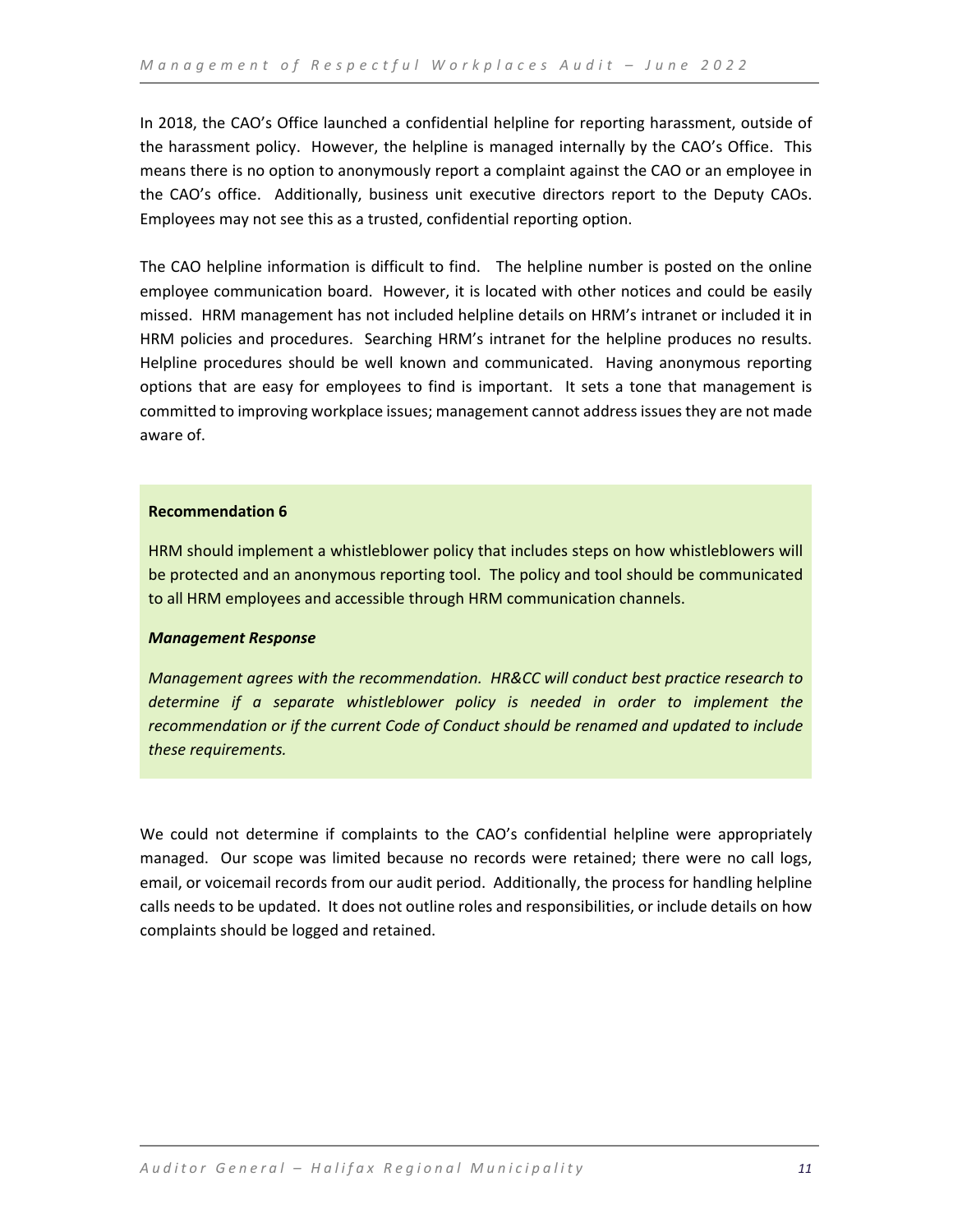HRM should implement a process to ensure information received through the anonymous reporting tool is appropriately reviewed and investigated. This should include detailed roles and responsibilities, and appropriate record keeping.

# *Management Response*

*Management agrees with the recommendation. HR&CC will work with the CAO's office to review and document the current process.*

# <span id="page-12-0"></span>*Instances of broader issues and employee feedback not managed*

There is no process to use feedback obtained through the harassment complaints process to identify and address wider workplace issues. We expected Human Resources to identify potential issues outside of the scope of the reported complaint and work with business unit management to prevent further conflict. If not appropriately managed, these issues could lead to further conflict and affect employee wellbeing.

We reviewed 20 harassment complaint files and found individual incidents were addressed. While Human Resources took steps to address potential wider workplace issues in some cases, this was not consistently done. Specifically, in our sample of 20 harassment complaint files, we noted:

- In one investigation, there were issues with how the complaint was handled by the business unit, and other workplace concerns were noted when employees were interviewed. Human Resources did not examine these issues.
- Human Resources completed a workplace assessment three years ago for a business unit area experiencing group conflict. They provided recommendations but did not follow up, even after another complaint was filed from the same area. A second complaint could indicate the business unit did not implement the recommendations.

It is important Human Resources take steps to ensure potential workplace culture issues brought to their attention are appropriately assessed.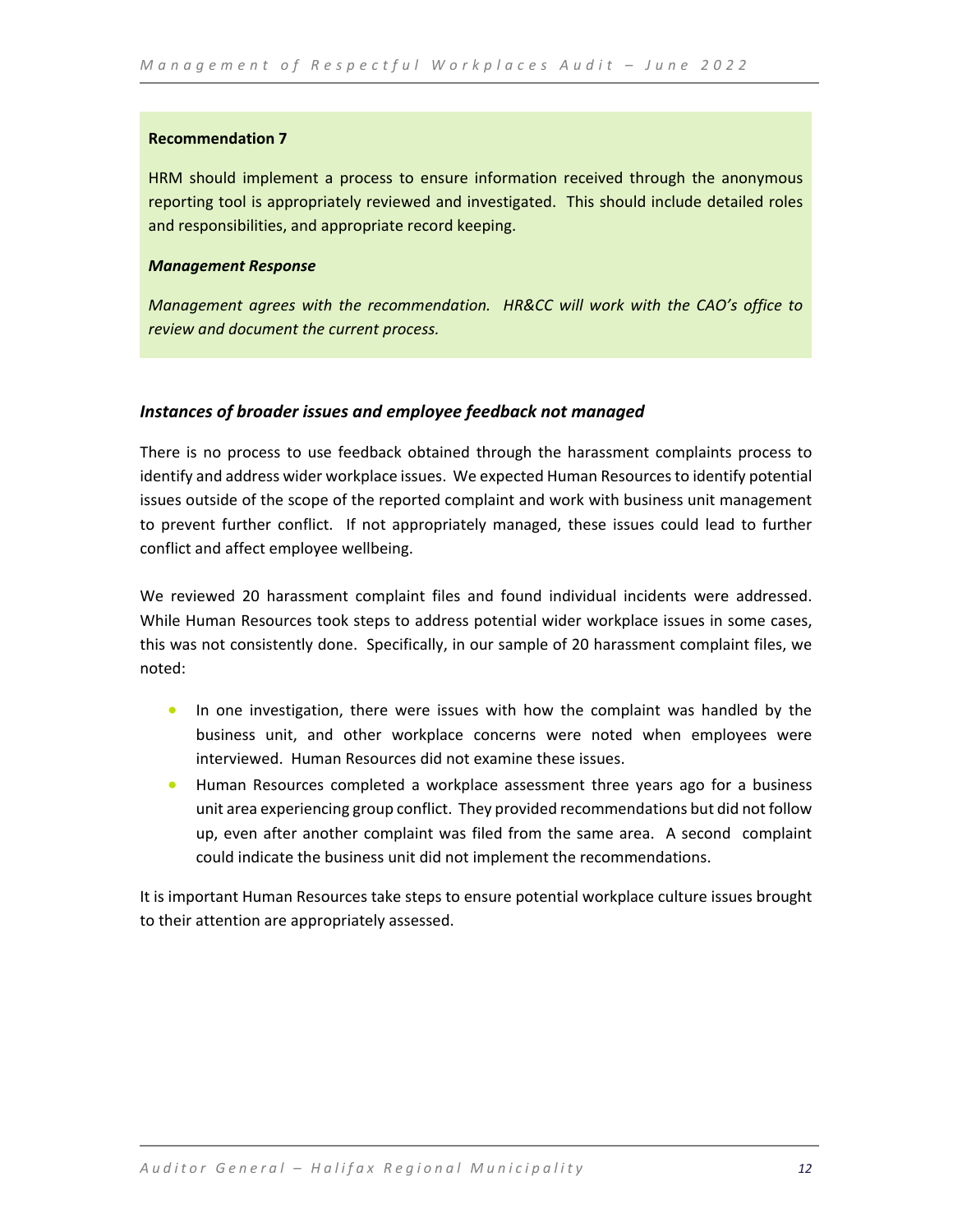Human Resources and Corporate Communications should implement a process to assess identified workplace issues which fall outside of the scope of an investigation. This should include working with the business unit to ensure issues are addressed as appropriate.

#### *Management Response*

*Management agrees in part with the recommendation. HR&CC currently offers options such as workplace assessments, development of customized training for the business unit, and additional communications tools and support. HR&CC will develop and implement a process to assess which of these options may best address issues that do not warrant a formal investigation.* 

# <span id="page-13-0"></span>*Respectful workplace policy training not offered regularly*



specific mandatory respectful

workplace training

Human Resources is not offering mandatory respectful workplace policy training for managers on a regular basis; many managers and supervisors have not taken the mandatory training. Limited course offerings and poor completion levels mean leaders may not have adequate knowledge to help prevent and address inappropriate behaviour. We reviewed course offerings during our audit period and noted:

- In 2020 and 2021, harassment policy training was offered once.
- No training was offered on the violence procedure during the audit period (January 2018 to July 2021).
- Values training was offered regularly; however, this course does not cover management's responsibilities.

Human Resources does not track whether mandatory training is completed. We sampled training records for 50 managers and supervisors and found 10 (20%) had not taken any of the above courses. Almost half (48%) of the managers and supervisors in our sample did not have management-specific respectful workplace policy training.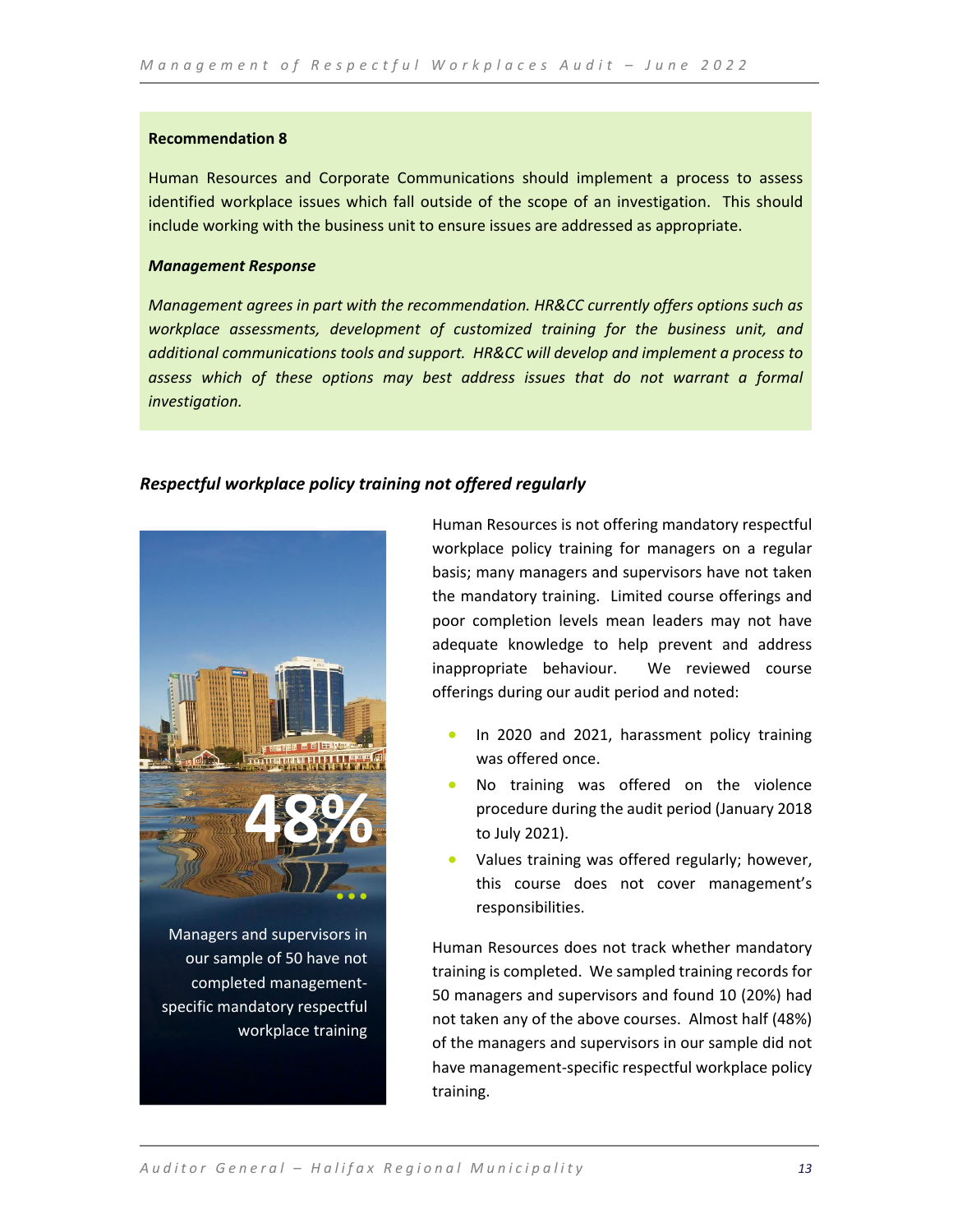While Human Resources has training records, the information is not used to determine who has attended mandatory training and who still needs to take training. They told us business units are responsible for ensuring their staff complete mandatory training. We expected Human Resources management to proactively review training data and identify those with outstanding mandatory training. This information would help Human Resources assess whether they should adjust the number of course offerings. To improve workplace culture, it is important that employees can access respectful workplace training in a timely manner.

# **Recommendation 9**

Human Resources and Corporate Communications should implement a process to periodically assess whether HRM employees have taken key respectful workplace courses. This should include taking steps to ensure those who have not completed training take it and considering whether the number of course offerings is sufficient.

# *Management Response*

*Management agrees in part with the recommendation. Tracking and reporting is limited by the absence of an organization wide Learning Management System. HR&CC will review our current tracking tool and process to determine opportunities to improve within these confines.*

We reviewed HRM's respectful workplace policy training courses and found they have adequate content covering important areas, such as manager and employee roles in preventing and addressing workplace harassment. There are also some related tools available on the employee intranet.

# <span id="page-14-0"></span>**HRM Follows Complaint Resolution Procedures; Improvements Needed**

HRM has a system to address individual workplace complaints submitted through the Workplace Rights Harassment Prevention Policy, and the Workplace Violence Prevention Corporate Procedure. We found the process to resolve individual workplace complaints is managed to ensure a fair outcome. While some aspects of the process are effective in resolving issues, improvements are needed in managing timelines and documentation.

As expected with any complaint tracking process, we could not be certain whether all complaints were accounted for. Our scope was limited in assessing harassment and violence complaints. Workplace incidents may be handled within HRM business units without reporting to Human Resources or Corporate Safety. Therefore, it is not possible for management to know about all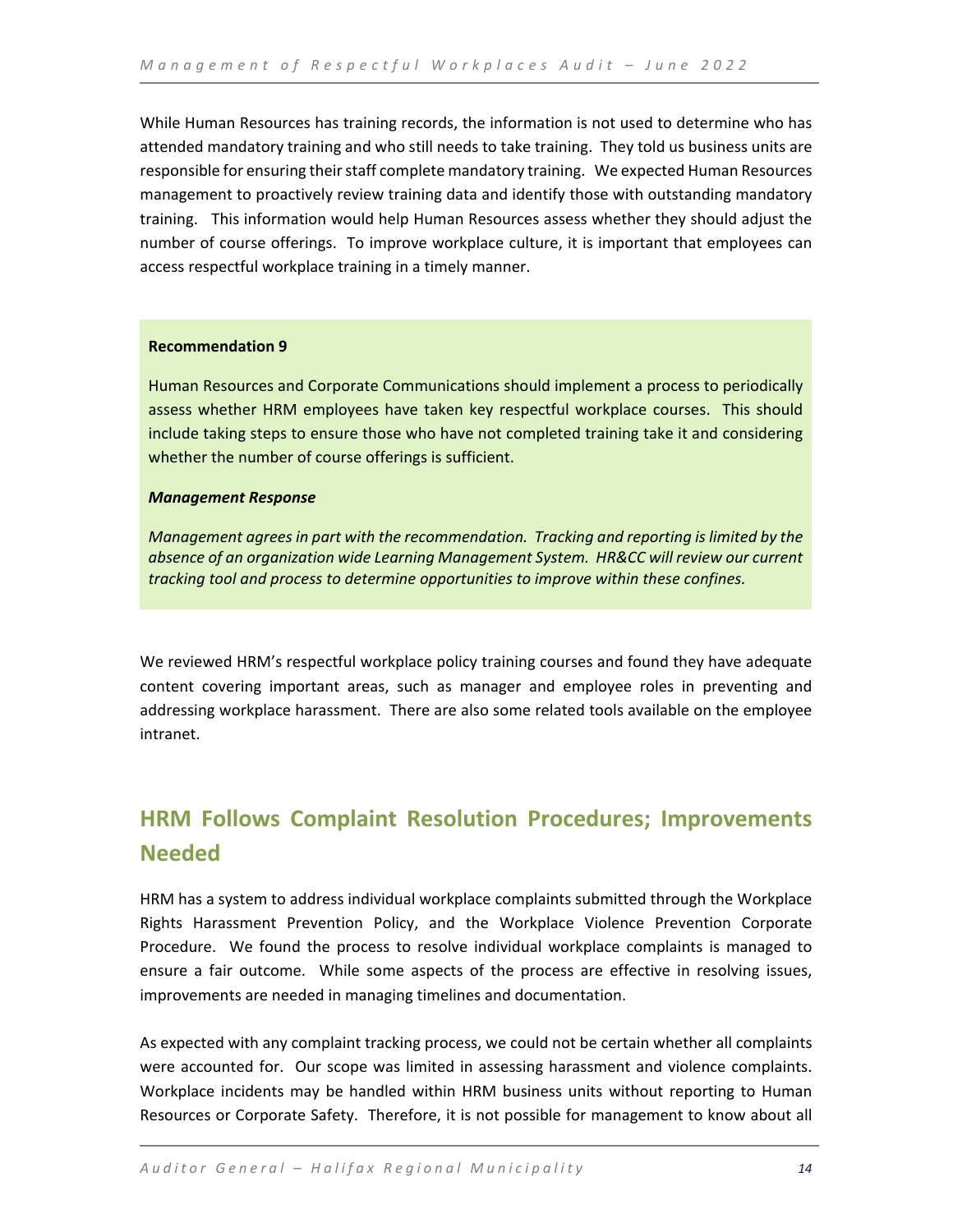incidents or for us, as auditors, to be certain we are aware of all incidents. Our testing of complaint files was limited to those tracked by Human Resources or within Corporate Safety's system.

# <span id="page-15-0"></span>*Workplace complaints followed processes; disciplinary action taken*

We sampled 20 harassment complaints, based on available complaint information, and found HRM followed the complaint resolution procedure outlined in the harassment policy. HRM took disciplinary action when needed.

- Ten complaints were investigated.
	- All investigation findings were supported and reasonable.
	- All employees found to have breached the policy received disciplinary action.
		- In one instance, an employee was also required to take training, but it was not completed.
- Four complaints followed an alternative dispute resolution process.

# **Alternative Dispute Resolution Examples** • • •

**Coaching** – Discussions with employees providing guidance and direction on appropriate behaviour

**Mediation** – Impartial mediator assists the complainant and respondent in communicating and resolving the issue

**Workplace Assessment** – Assess group functioning in the workplace to address systemic and wide-spread conflict issues

*(\*Source: HRM's Workplace Rights Harassment Prevention Policy)*

- Two complaints were referred to the business unit to manage. In both instances, we were satisfied the complainant's wishes were considered.
- The remaining complaints were either withdrawn or abandoned.

Human Resources staff followed the steps outlined in the policy for withdrawn or abandoned complaints.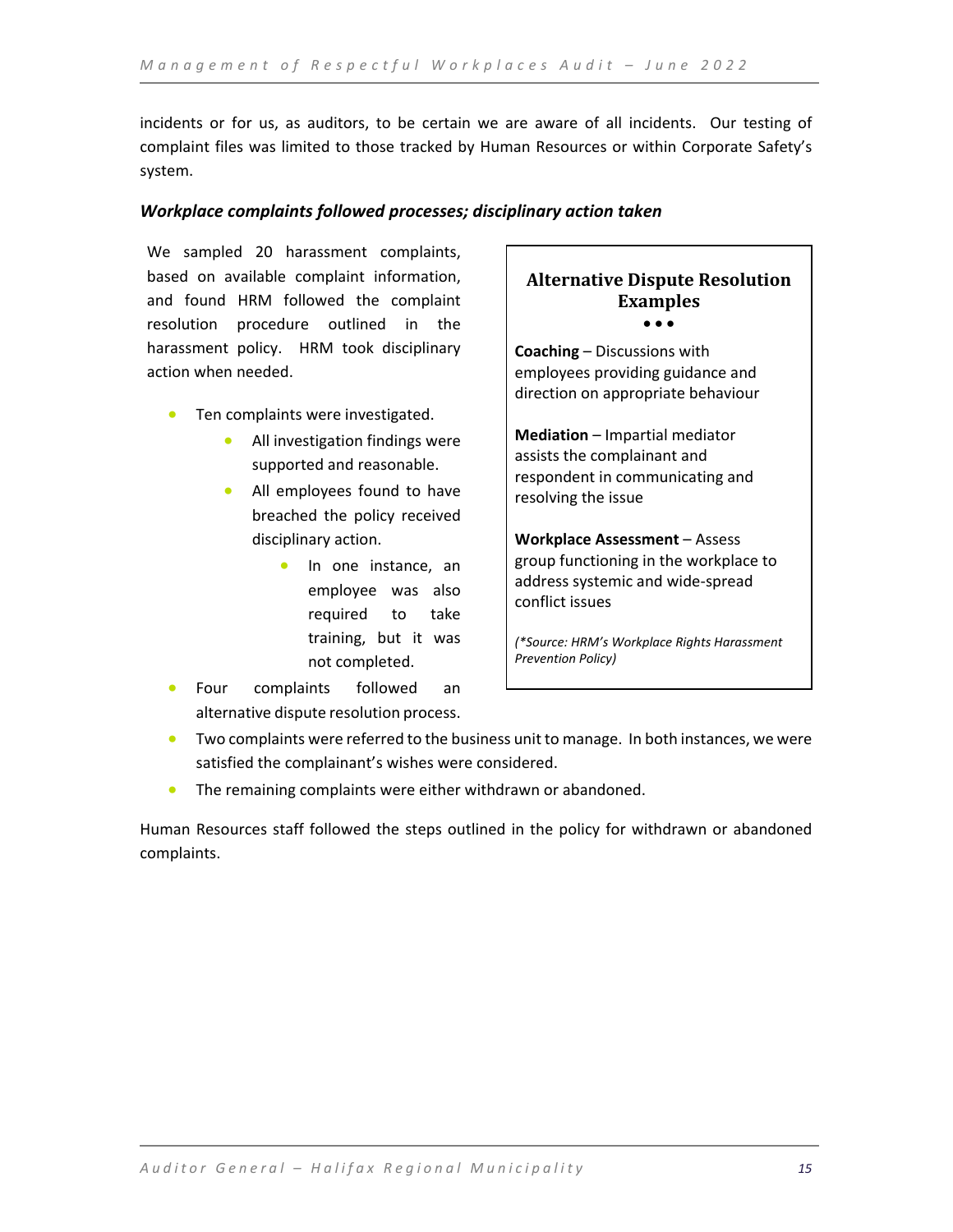

**Sample Harassment Complaint Resolution Procedure**

*\*This step may be completed by business unit management or Human Resources. The remaining steps are Human Resources' processes.*

HRM also followed its violence investigation procedure. Based on available information in Corporate Safety's system, we identified five complaints of violence between employees. We looked at two of the complaints and in both cases, business unit management investigated. Based on the severity of the incidents, this was reasonable. In both instances, the employees were found in breach of the violence procedure and received disciplinary action.

# <span id="page-16-0"></span>*No timelines for complaint resolution process; not always timely*

Human Resources does not have timelines for resolving harassment complaints. We understand that it can be difficult to predict how long individual complaints will take and some aspects may be outside of Human Resources' control. However, we expected Human Resources would have standard timelines so employees know what to expect.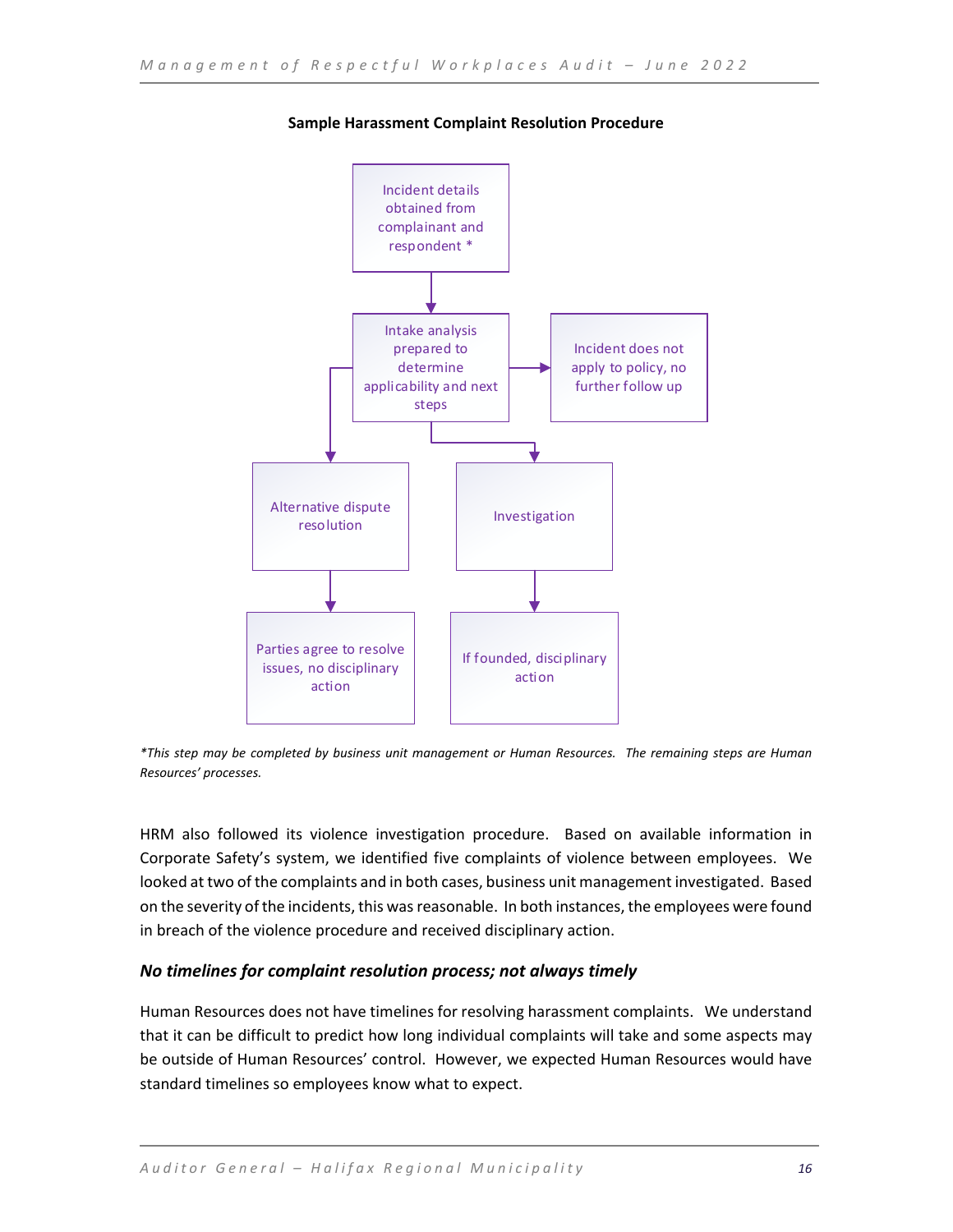Of the 20 harassment complaint files we examined, we found the process was not always timely. Complaint timelines ranged from one week to more than two years. In some instances, initial analysis to determine if an investigation was needed took several months. The 2016 consultant report recommended appropriate resources for intake and investigation so these can begin immediately. The consultant noted investigations should only go beyond 90 days in extraordinary circumstances.

An additional conflict resolution specialist was added in 2019. Following that, we saw some improvement in timelines. However, some complaints we examined were still not completed in a timely manner.

Examples of significant time gaps we noted in our file testing:

- In one file, the business unit investigated a year after the complaint was received and did not report it to Human Resources. When Human Resources became aware of the complaint, the business unit had not resolved it and there were further workplace issues. It took Human Resources an additional year to investigate the complaint. Overall, it took more than two years to resolve.
- For another file, it took Human Resources 15 months to resolve. While some files may take longer due to complexity or issues in scheduling key interviews, in this instance, there were significant time gaps between key investigation steps. For example, Human Resources interviewed witnesses four months after obtaining details from the respondent. Human Resources staff said the respondent was off work for extended periods during the investigation. While this contributed to some of the gaps, the reason for the other gaps is still not clear.

We noted examples of employees asking for updates on investigation progress.

The following table shows how long the files we sampled took to resolve. One file was still active, so it was not included in our analysis.

| Time to Resolve (months) | <b>Number of Files</b> |
|--------------------------|------------------------|
| $0-6$                    |                        |
| $6-12$                   | 8                      |
| $12+$                    |                        |
| Total:                   | 19                     |

# **Sample Results – Harassment Complaint Resolution Timelines**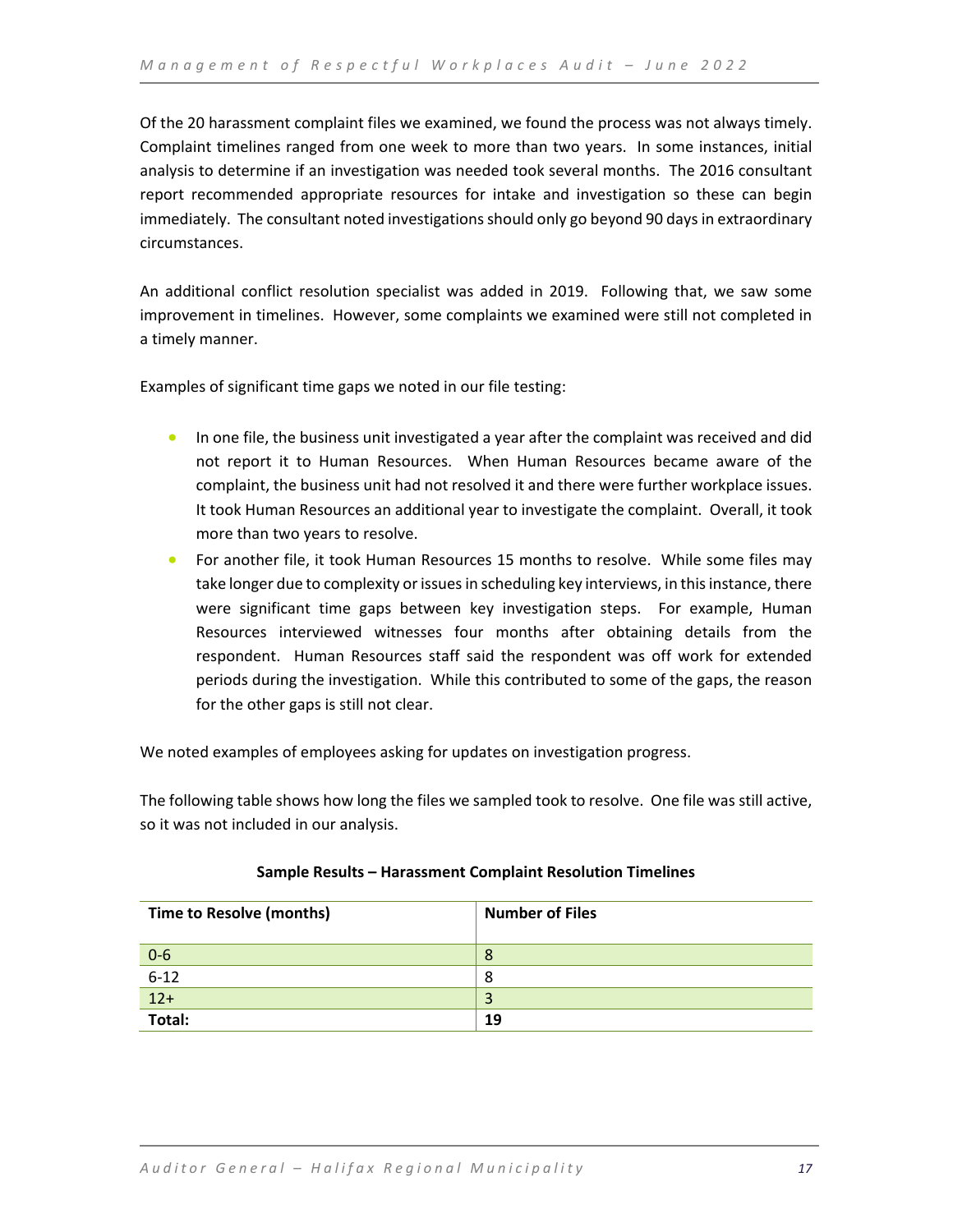During our audit, we received feedback from employees on the timeliness of the complaints process. Some employees involved in complaints expressed it is a stressful experience; they were not always aware of how long it would take. There is a risk workplace relationships could become strained during an active complaint. In addition, employees may be placed on paid administrative leave during an investigation. The investigation process can be stressful for all involved. If corrective action is needed, it is important to act in a reasonable time. Establishing timelines for the complaint resolution processes would help set employee expectations and enable Human Resources management to better manage workload and assess timeliness of these processes.

# **Recommendation 10**

Human Resources and Corporate Communications should establish timelines for harassment complaint intake and investigation, and monitor files that go beyond the standard timeline to determine if additional steps are needed.

# *Management Response*

*Management agrees in part with the recommendation. Internal case management timelines will be established based on the scope and complexity of the individual file and regularly monitored to address any timeliness concerns.*

# <span id="page-18-0"></span>*No guidance for complaint file documentation; some information missing from files*

There is no guidance detailing which documents to retain in a harassment or violence complaint file. During our review of 20 harassment complaint files, we noted documentation varied. Complainant and respondent incident details were mostly documented. Human Resources staff did a good job documenting their analysis of complaints received, including whether the complaint was within the harassment policy scope, and recommended resolution method. However, in some instances important documentation was not on file.

- One file had an investigation report but no initial complaint support or follow-up information.
- One file indicated the business unit resolved the complaint. However, this was not accurate. When we requested additional details, we found Human Resources investigated, but did not update the complaint file.

It is important to retain relevant information in complaint files to support the outcome of the conflict resolution process. This is necessary in case of disciplinary action or other investigations, such as union grievances or Nova Scotia's Human Rights Commission.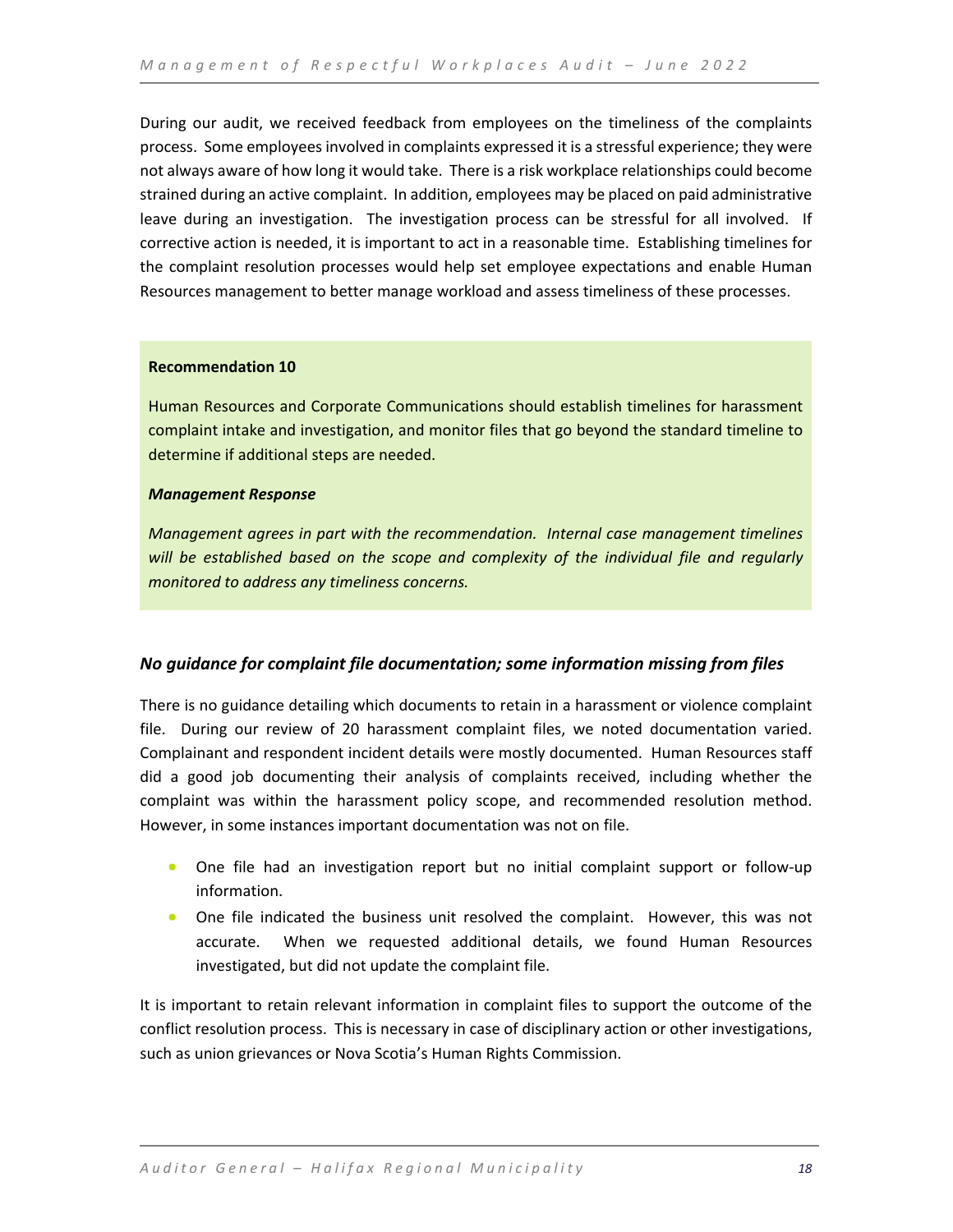Additionally, the supporting documentation for the two violence complaints sampled was not retained in the health and safety information system. For one file, there were limited investigation details, including who investigated the complaint, captured in the system. It took the business unit three weeks to find the documentation. Corporate Safety told us when the health and safety system was rolled out, they monitored incidents to ensure business units completed the form appropriately. However, Corporate Safety said this ended mid-2019; now business units are only assisted in completing the form if the unit requests. It is important relevant documentation is retained in the health and safety information system to appropriately support the results of an investigation.

# **Recommendation 11**

Human Resources and Corporate Communications should implement file documentation requirements, to help ensure key steps are documented and any investigation and resolution are supported.

# *Management Response*

*Management agrees with the recommendation. A file management system will be created and implemented.*

# **Recommendation 12**

Human Resources and Corporate Communications should implement quality control checks on harassment complaint files. This should be done by a second person to ensure all necessary documents are filed. A file completion checklist may assist with this.

# *Management Response*

*Management agrees with the recommendation. This will be part of the file management system created as outlined in Recommendation 11.*

# **Recommendation 13**

Human Resources and Corporate Communications should monitor violence incidents in the health and safety system to ensure an appropriate investigation is completed and documented.

# *Management Response*

*Management agrees with the recommendation. HR&CC will monitor all violence incidents reported in EHSM and follow-up with business units to ensure the Corporate Procedure is followed. HR&CC will also maintain a log of incidents reported, including (but not limited to) date reported, reporting person, date complete, and findings.*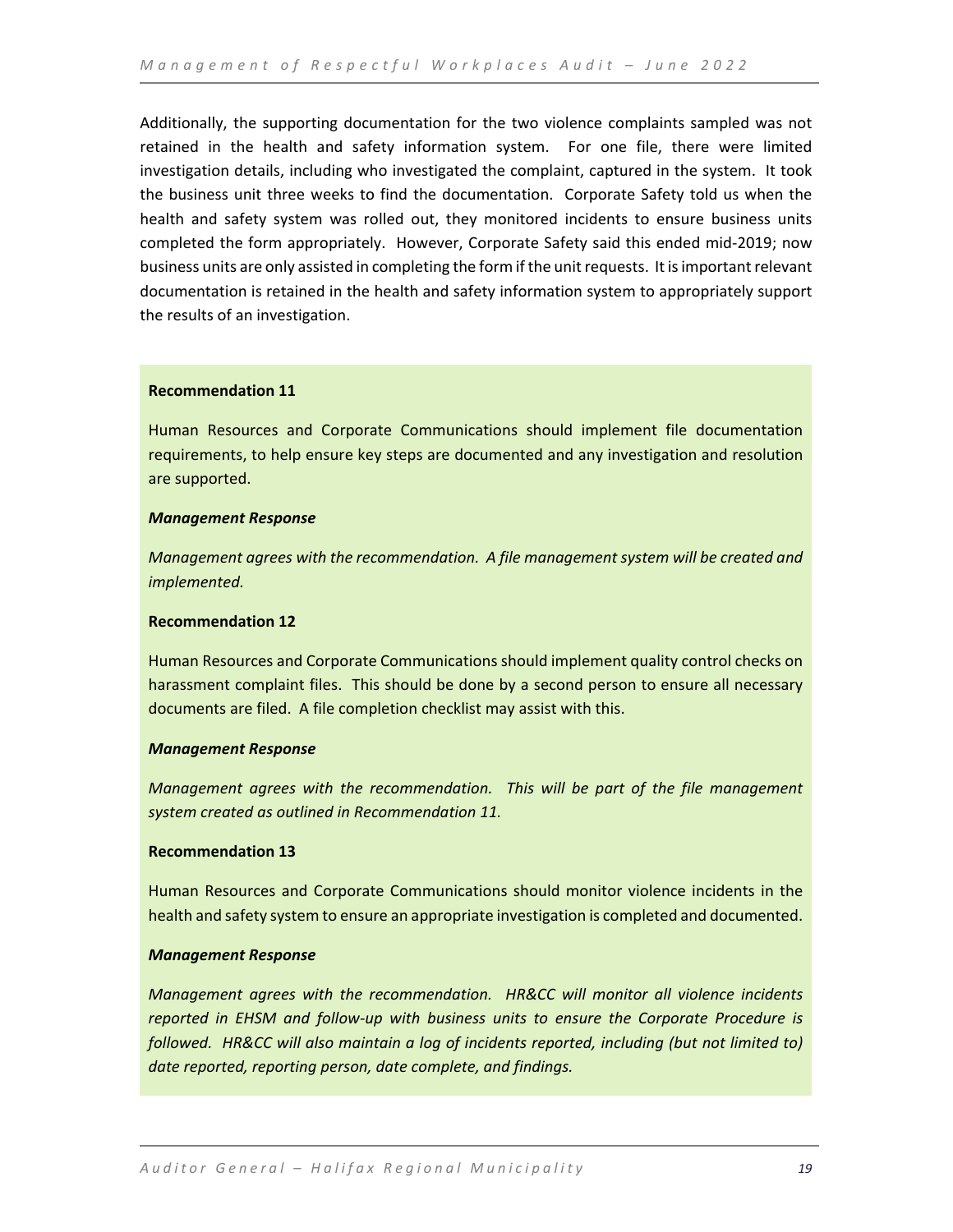# <span id="page-20-0"></span>**Lack of Security Over Sensitive Complaint Information**

There is a lack of security over workplace harassment and violence complaint files managed by Human Resources and Corporate Safety, or file information added to Corporate Safety's system by business unit management.

# <span id="page-20-1"></span>*Confidential harassment and violence files not adequately secured*

Workplace harassment and violence complaint files were accessible to those who did not require access for their jobs. These files include information on the complainant and respondent, incident details, witness interviews, and other evidence collected. Due to the confidential and sensitive nature of this information, it is important file access is restricted.

We found individuals had access they did not require for their jobs:

- Six individuals had access to the harassment complaints tracking spreadsheet.
- Thirty-one individuals had access to the Human Resources file room where harassment files are stored.
- Five individuals had access to corporate safety violence files.

Many of these individuals are current or former Human Resources staff.

This access was removed when brought to management's attention during the audit. We are not aware of any breaches of complaint file information.

We observed the key to the harassment complaints filing cabinet was on the cabinet. We found 108 people had access to the file room, including HRM employees and building management, but only five required access to the complaints filing cabinet. Many of those with access not required for their jobs are Human Resources staff who require access to other files kept in the same file room. Management told us Human Resource employees sign confidentiality agreements which management believes mitigates some of the risk. The key to the complaints filing cabinet was removed from the file room when this was brought to management's attention during the audit.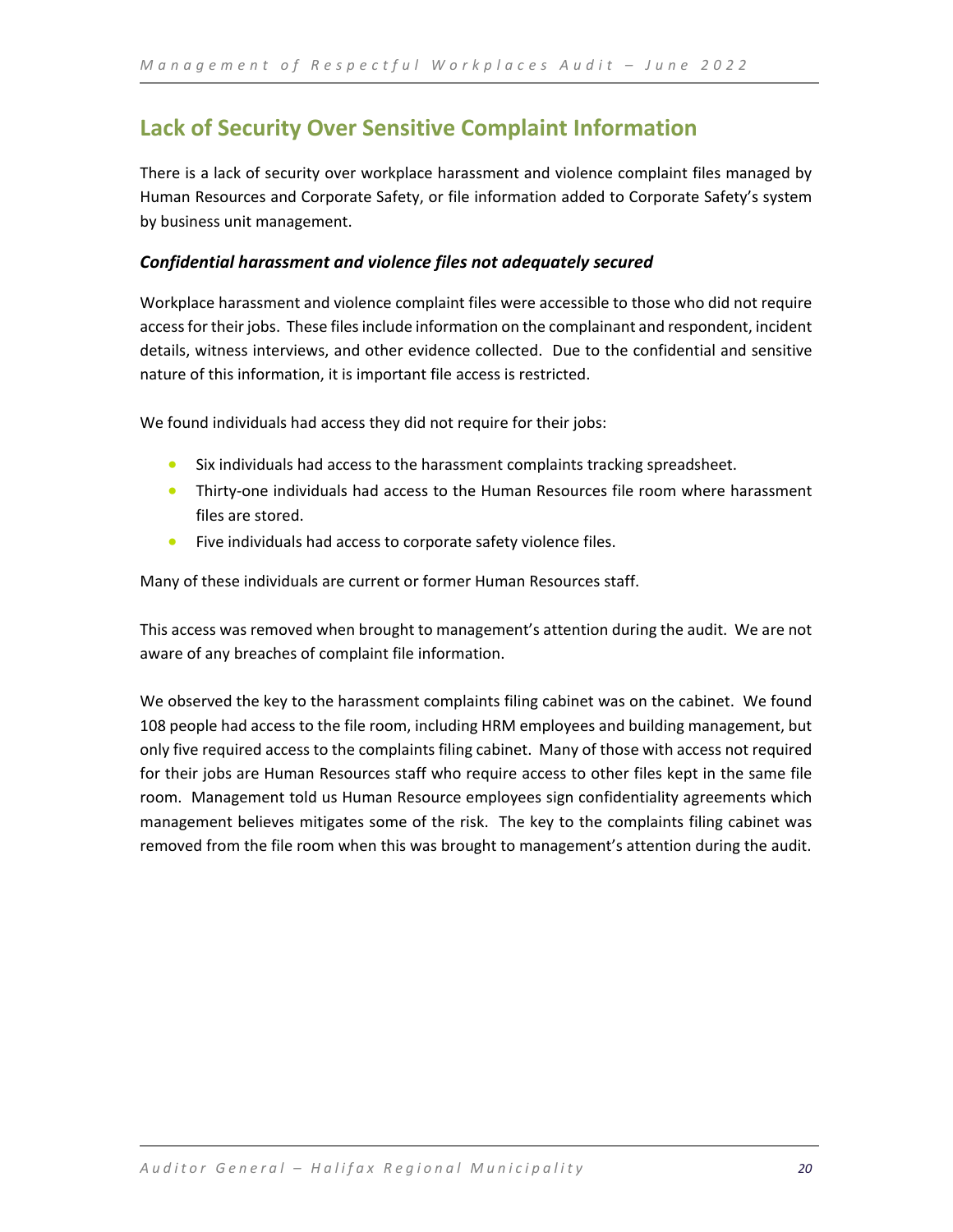Human Resources and Corporate Communications should implement a process to ensure access to confidential information (physical and electronic files) is updated when individuals change positions or leave HRM.

# *Management Response*

*Management agrees with the recommendation. A process will be established to ensure access is updated when staffing changes occur. HR&CC will also conduct a review quarterly of access to confidential physical and electronic files to ensure there is no improper access.*

# <span id="page-21-0"></span>*No monitoring of access to health and safety information system*

There is no monitoring to ensure access to the health and safety information system is limited to those who require it. This system is used to log workplace violence incidents, and other health and safety incidents. Human Resources approves system access and Corporate Safety is responsible for the system. Neither monitor system access on an ongoing basis.

We sampled access to the system for 30 employees and found all but one had appropriate access. In that instance, Human Resources management told us access was not removed when the employee moved into another role.

#### **Recommendation 15**

Human Resources and Corporate Communications should implement a process to ensure access to the health and safety information system is updated when employees change positions or leave HRM.

# *Management Response*

*Management agrees with the recommendation. A process will be established to ensure access is updated when staffing changes occur. HR&CC will also conduct a review quarterly of access to confidential physical and electronic files to ensure there is no improper access.*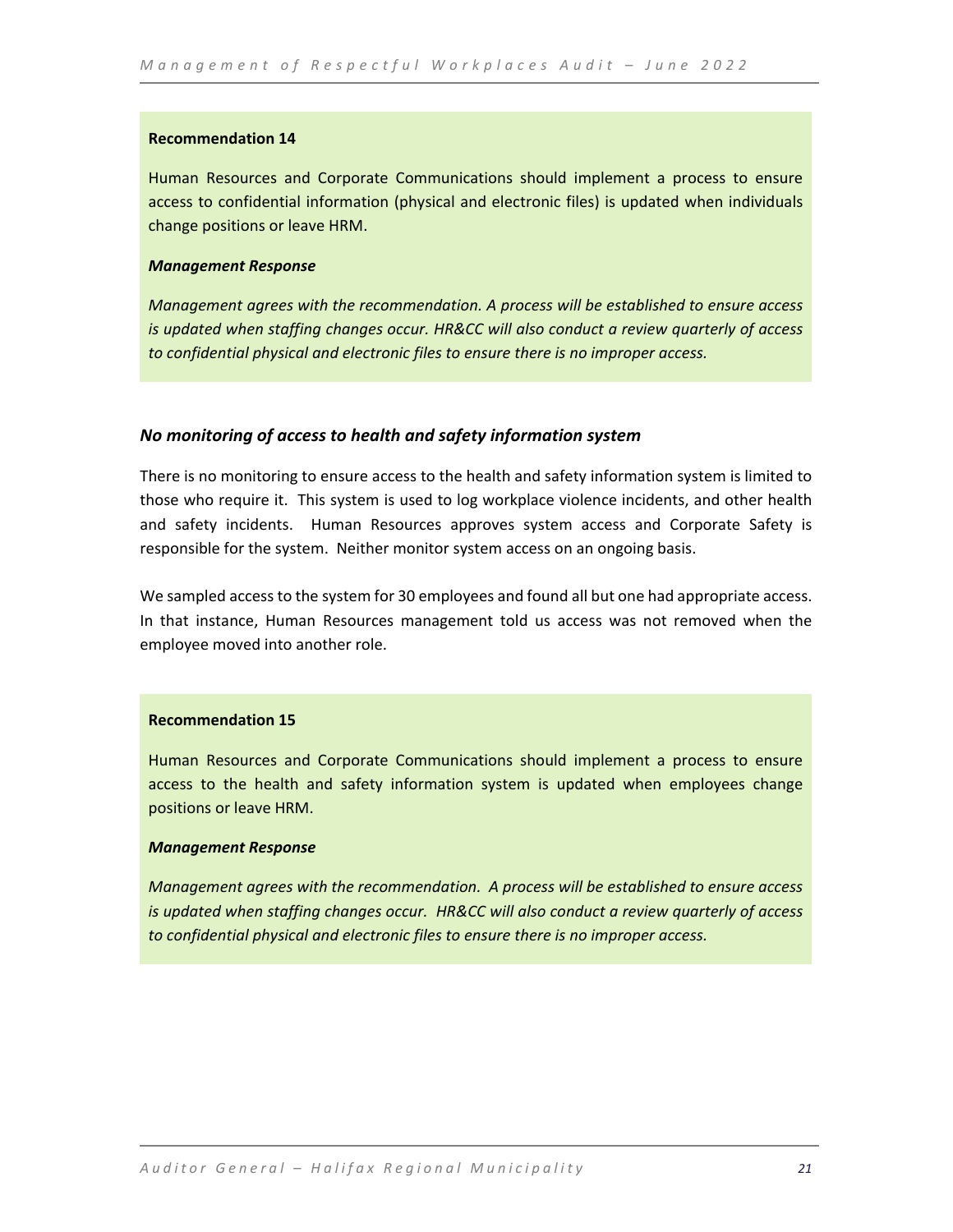# <span id="page-22-0"></span>**Background**

Human Resources, a division within Human Resources and Corporate Communications, has responsibilities under HRM's strategic initiative Enhanced Workplace Culture, under the strategic priority outcome Diverse, Inclusive, & Equitable Environment. Within Human Resources, the Employee Relations service area is responsible for supporting business units in achieving administrative priorities, including dealing with conflict, and investigating harassment and discrimination complaints in accordance with the Workplace Rights Harassment Prevention Policy. The Organizational Development, Health and Wellness service area is responsible for administering training programs, policy development and facilitating the employee engagement survey, as well as other health and wellness initiatives.

Workplace harassment can include behaviours such as exclusion, bullying, sexual harassment, and racial harassment.

| Year                                         | <b>Number of Complaints</b> |
|----------------------------------------------|-----------------------------|
| 2018                                         | 35                          |
| 2019                                         | 25                          |
| 2020                                         | 19                          |
| 2021 (January 1 to July 31, 2021)            | 10                          |
| <b>Total Workplace Harassment Complaints</b> | 89                          |

# **Workplace Harassment Complaints Submitted During Audit Period**

*\*Source: As tracked by Human Resources*

The Workplace Rights Harassment Prevention Policy outlines two main options for resolving complaints of harassment, depending on severity and willingness of the parties to work together on a resolution.

| <b>Alternative Dispute Resolution</b>                                                                                                                                                                                                                                                                                                         | Investigation                                                                                                                                                                                                                                                                                                                                                                              |  |
|-----------------------------------------------------------------------------------------------------------------------------------------------------------------------------------------------------------------------------------------------------------------------------------------------------------------------------------------------|--------------------------------------------------------------------------------------------------------------------------------------------------------------------------------------------------------------------------------------------------------------------------------------------------------------------------------------------------------------------------------------------|--|
|                                                                                                                                                                                                                                                                                                                                               |                                                                                                                                                                                                                                                                                                                                                                                            |  |
| Handled by business unit management,<br>$\bullet$<br>Human Resources, or external parties<br>Both the complainant and respondent<br>$\bullet$<br>must agree to work to resolve the issue<br>Includes coaching, mediation, facilitated<br>$\bullet$<br>discussions, workplace assessments and<br>restorative process<br>No disciplinary action | <b>Completed by Conflict Resolution</b><br>$\bullet$<br>Specialists in Employee Relations or<br>external parties<br>Both parties could not agree on<br>$\bullet$<br>resolution or other resolutions not<br>appropriate due to severity<br>Formal process to obtain evidence and<br>$\bullet$<br>conclude if there was a breach of policy<br>May result in disciplinary action<br>$\bullet$ |  |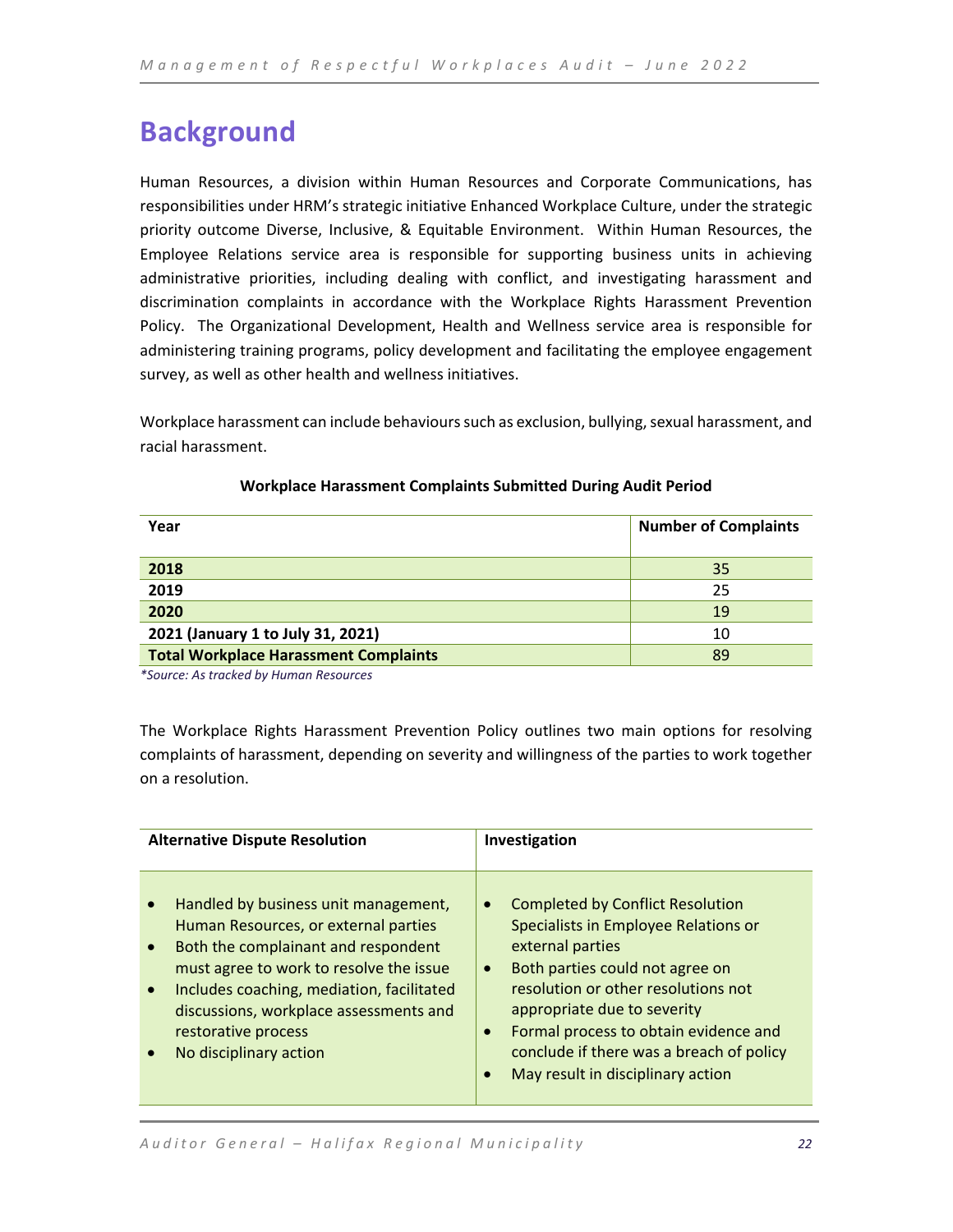Corporate Safety, a group within Employee Relations, (a division in Corporate and Customer Services during the audit), is responsible for administering the Workplace Violence Prevention Corporate Procedure, among other responsibilities related to workplace safety. Workplace behaviour incidents that involve violence or threats of violence between employees are handled through this process.

The Office of Diversity and Inclusion is responsible for the remaining initiatives under HRM's strategic priority outcome Diverse, Inclusive, & Equitable Environment. These initiatives were not included in our audit.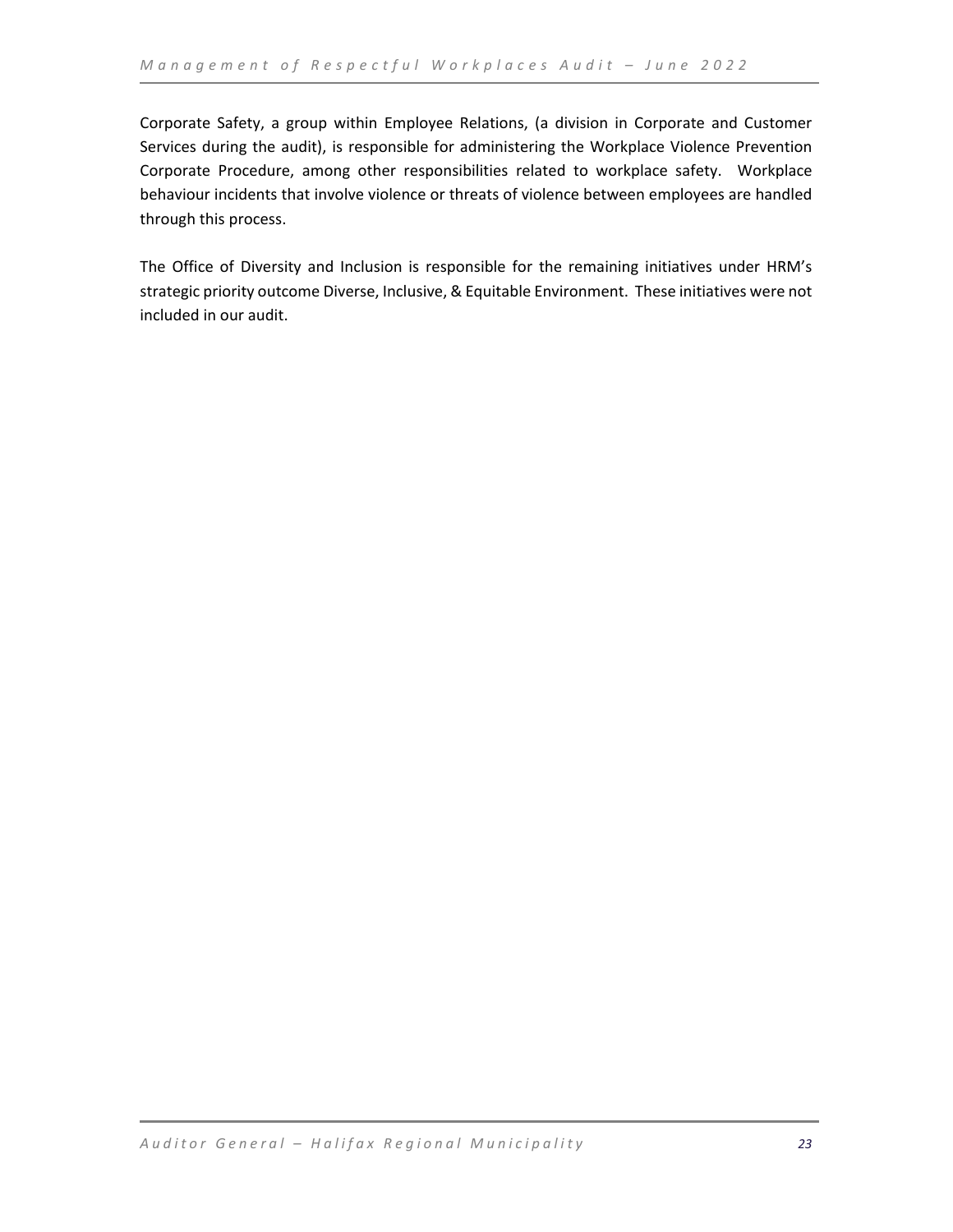# <span id="page-24-0"></span>**About the Audit**

We completed a performance audit of the management of respectful workplaces. The purpose of the audit was to determine if HRM has systems to prevent, identify and address inappropriate workplace behaviour to provide a respectful workplace. Our role is to express an independent audit opinion of this area.

The objectives of the audit were to assess whether:

- HRM has systems to prevent, identify and address workplace behaviour incidents to ensure a respectful workplace; and
- workplace behaviour complaints are managed to ensure a fair, effective, and confidential process.

We encountered scope limitations in two areas. Our scope was limited in assessing harassment and violence complaints. As may be expected with a complaint system, it was not possible to determine completeness. Our testing of complaint files was limited to those recorded by Human Resources or within Corporate Safety's system. Additionally, no files were retained for complaints submitted through the CAO helpline. This also limited our audit scope and meant we were unable to express an opinion on this process. This is further detailed in the body of this report under *"Improvements needed to anonymous reporting"*. The lack of information on certain complaint files did not prevent us from expressing an opinion on our audit objectives.

The Office of Diversity and Inclusion is responsible for providing advisory services to HRM business units to help them incorporate diversity and inclusion into HRM services and workplaces. They, along with Human Resources, have responsibilities under HRM's strategic priority outcome Diverse, Inclusive, & Equitable Environment. Our audit focused on efforts by Human Resources, as they are responsible to "…lead continuous improvement of internal policies, practices and programs to support the provision of a safe, healthy, diverse, inclusive, equitable, and harassment-free environment and enhanced corporate culture." (Source: HRM Strategic Priorities Plan 2021-25). This audit also included HRM business units where appropriate, as they are responsible to provide a respectful workplace.

We developed the criteria for this audit. These were discussed with, and accepted as appropriate by, management of Human Resources and Corporate Safety.

- 1. Plans to promote and maintain a respectful workplace should be developed, implemented, and monitored.
- 2. Key personnel should have adequate training and tools to identify and address workplace behaviour incidents.
- 3. Policies and processes should address risks associated with workplace behaviour incidents and be communicated to all employees.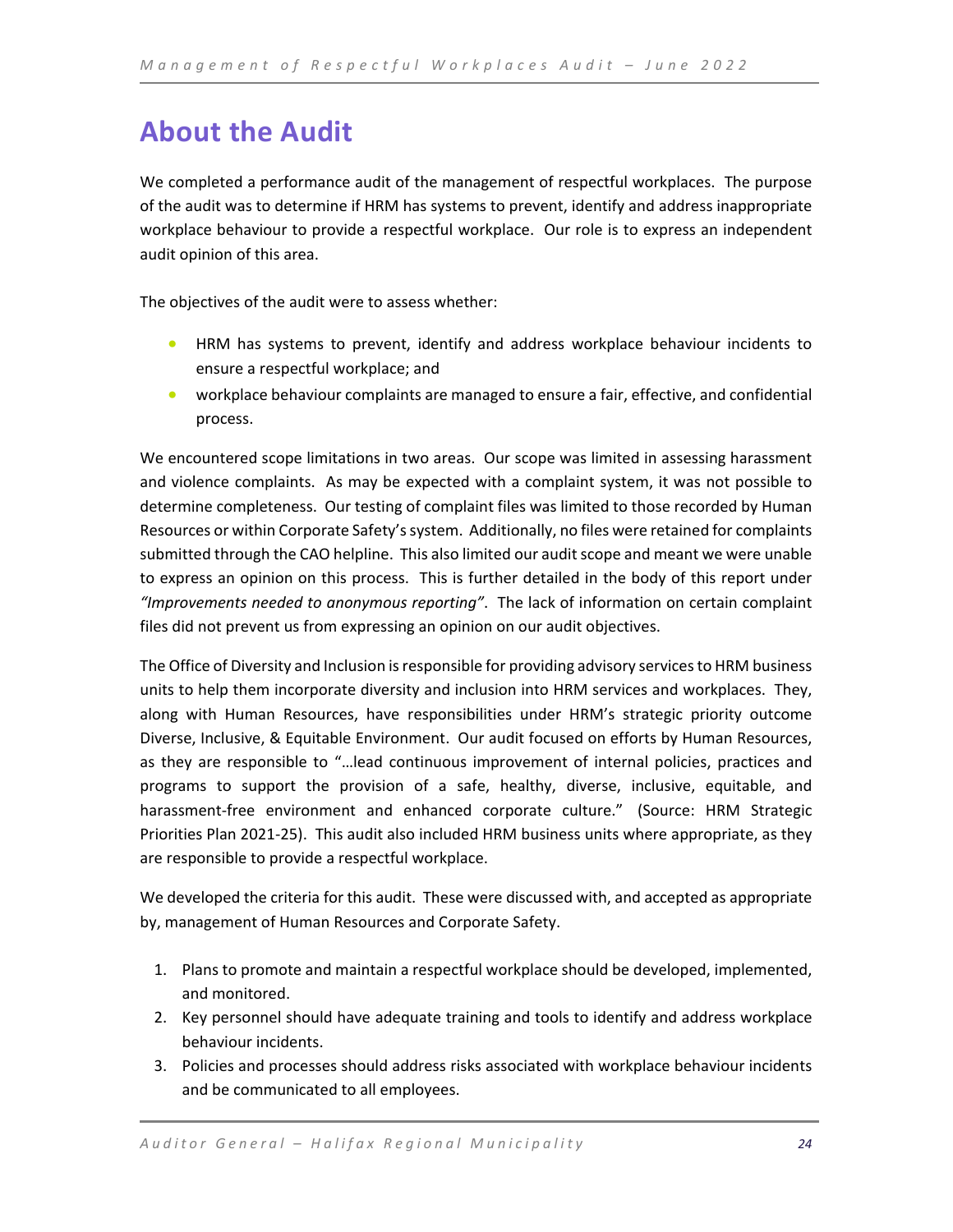- 4. Key personnel should appropriately respond to workplace behaviour complaints and investigate incidents.
- 5. Workplace behaviour complaints should be monitored to ensure they are resolved.

Our audit period was January 1, 2018 – July 31, 2021. Information from outside the audit period was considered as necessary.

Our audit approach included: interviews with management and staff; examination of workplace behaviour complaint files and other documentation on a sample basis; review of internal policies, procedures, and programs; and asked for feedback from municipal employees.

This audit was conducted in accordance with the Canadian Standard on Assurance Engagements (CSAE) 3001 Direct Engagements published by the Chartered Professional Accountants of Canada.

We apply CPA Canada's Canadian Standard on Quality Control 1. Our staff comply with the independence and ethical requirements of the Chartered Professional Accountants of Nova Scotia Code of Conduct.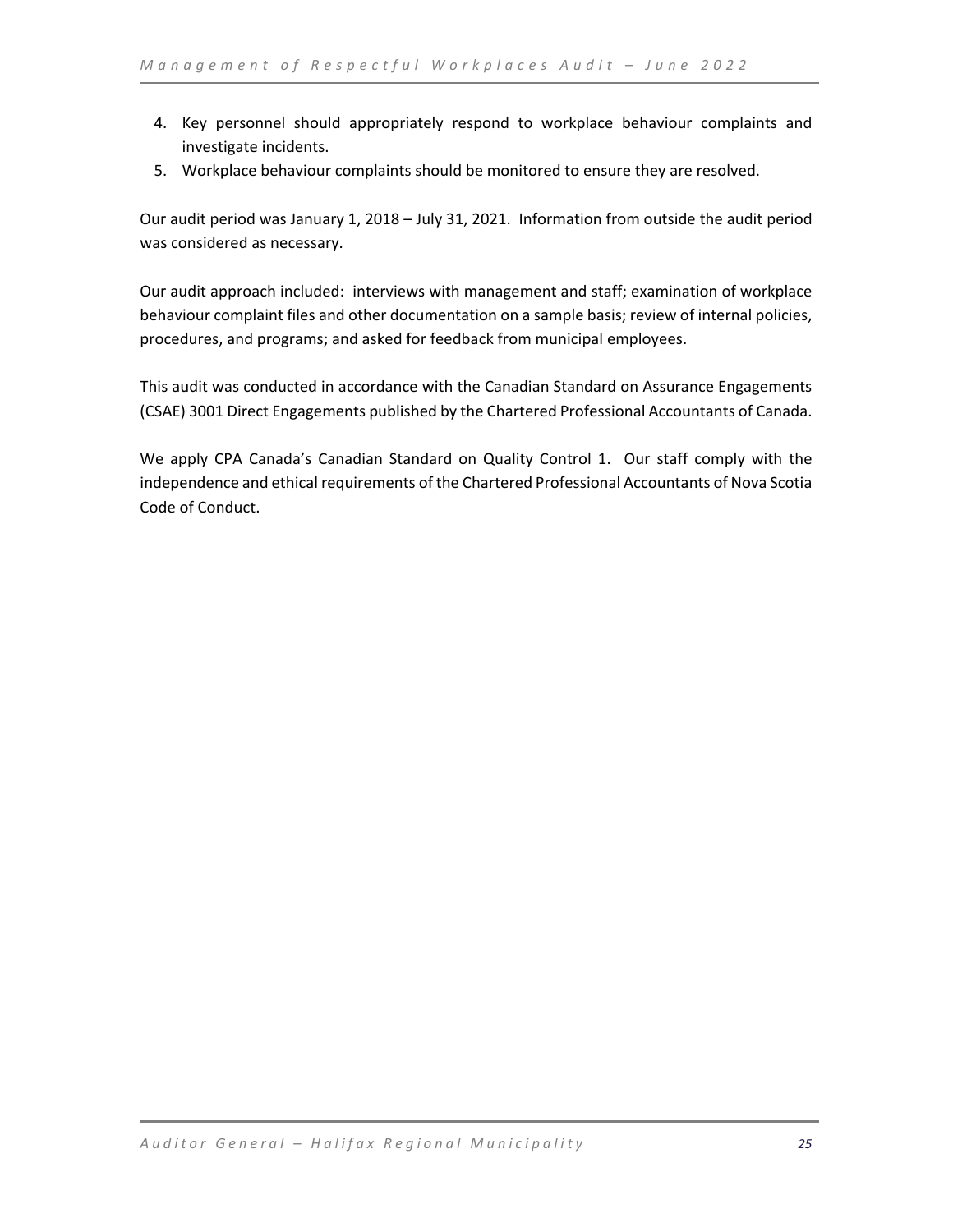# <span id="page-26-0"></span>**Appendix 1 – Recommendations and Management Responses**

# **Recommendation 1**

HRM should establish documented objectives, with performance measures, detailing how to achieve the strategic initiative of an enhanced workplace culture.

# *Management Response*

*Management agrees with the recommendation. On behalf of senior leadership, HR&CC will develop a plan of HR services it will provide to the organization to foster a respectful workplace at the business unit level.*

# **Recommendation 2**

Human Resources and Corporate Communications should develop detailed plans, with timelines, to implement the remaining recommendations from the 2019 and 2019 consultant reports. If management does not plan to implement certain recommendations, this should be documented and communicated to Regional Council as appropriate.

# *Management Response*

*Management agrees with the recommendation. This work is a priority for the HR&CC business unit and is part of its business plan objectives for 22/23 already approved by Regional Council. A dedicated resource will be assigned to this work. As some recommendations are not the responsibility of the HR&CC business unit, HR&CC will work with those business units to support the development of plans to implement the recommendations that are accepted by management.*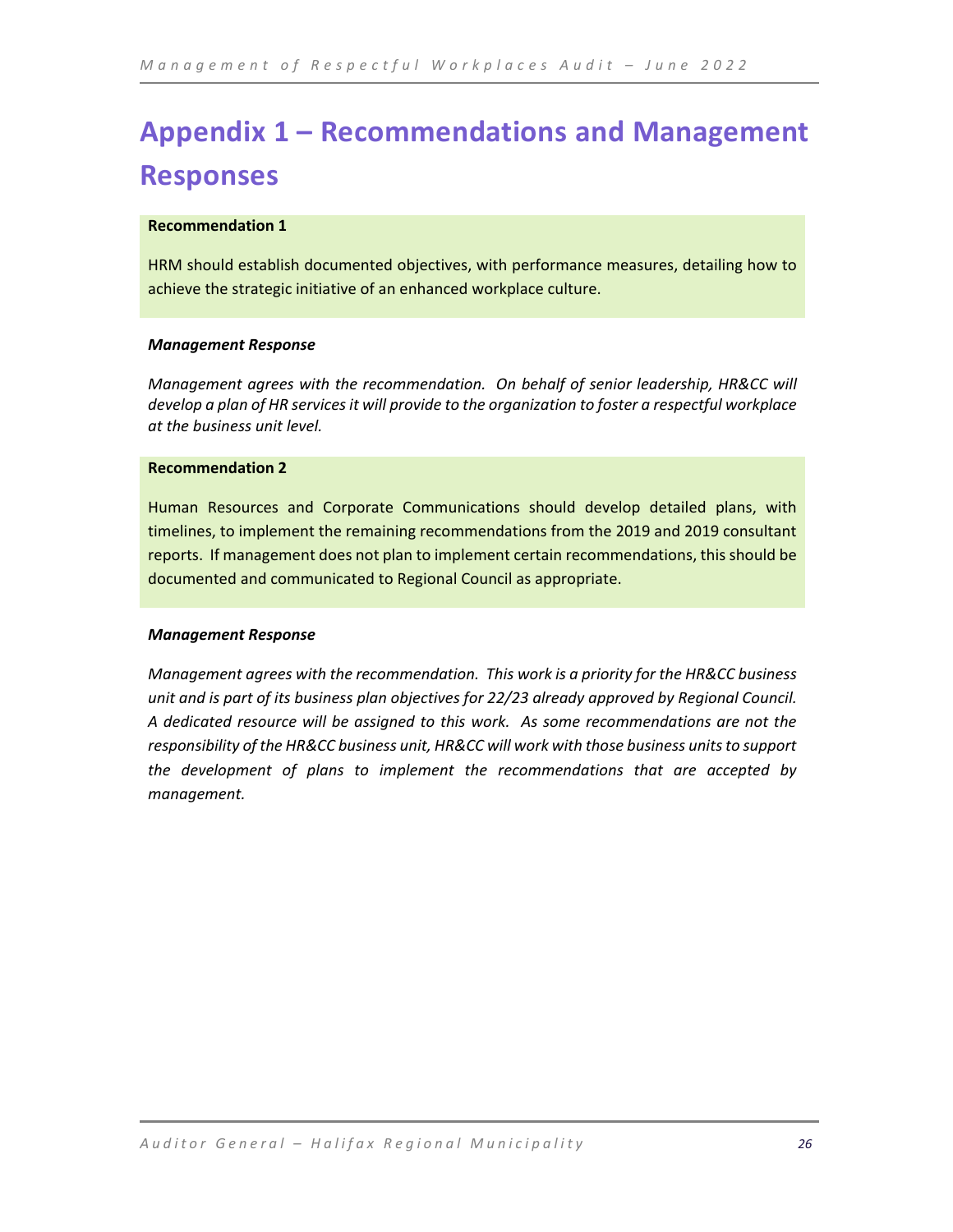Human Resources and Corporate Communications should update the Workplace Rights Harassment Prevention Policy and the Workplace Violence Prevention Corporate Procedure to address issues identified by external consultants, and by this audit. Additionally, implementation timelines should be established.

# *Management Response*

*Management agrees with the recommendation. The Workplace Rights Harassment Prevention Policy and the Workplace Violence Prevention Corporate Procedure are both in the process of being revised and had been prior to the audit. A plan for completing this work, including timelines for implementation, will be developed.* 

# **Recommendation 4**

Human Resources and Corporate Communications should work with business units to ensure the Workplace Rights Harassment Prevention Policy is accessible to those without computers, such as posting it in common areas.

# *Management Response*

*Management agrees with the recommendation. HR&CC will work with business units to ensure that the policy is accessible to all employees. HR&CC will communicate with business units through established channels and send out quarterly reminders to business units to confirm that the policy remains posted.*

# **Recommendation 5**

HRM should assign responsibility to centrally track business unit employee engagement initiatives. This responsibility should include requiring business units to develop formal action plans, ensuring the plans address survey results, and monitoring progress.

# *Management Response*

*Management agrees with the recommendation. An external consultant has already been engaged to develop business unit actions plans based on the pending employee engagement survey results. HR&CC will support business units in executing these plans and monitoring progress.*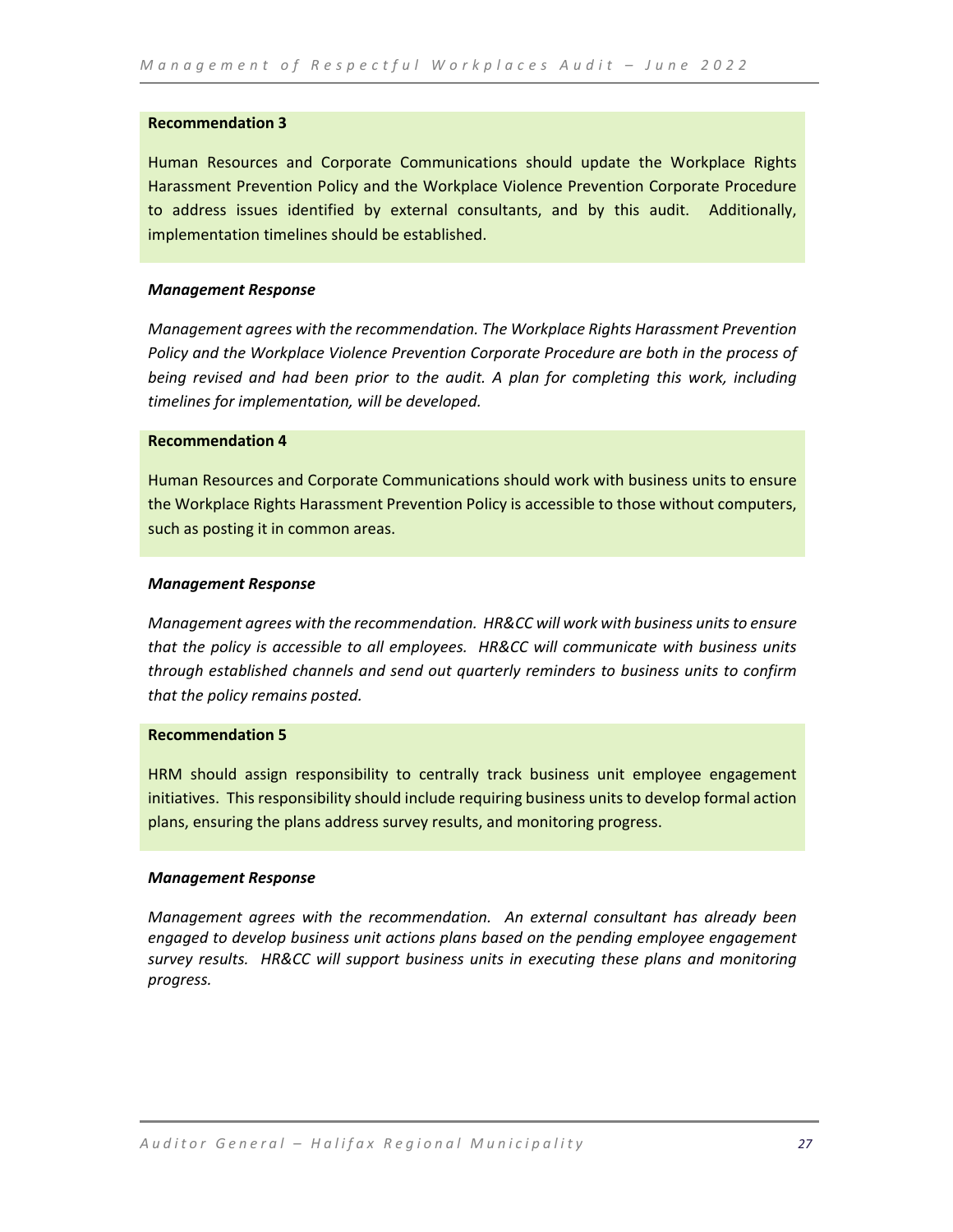HRM should implement a whistleblower policy that includes steps on how whistleblowers will be protected and an anonymous reporting tool. The policy and tool should be communicated to all HRM employees and accessible through HRM communication channels.

# *Management Response*

*Management agrees with the recommendation. HR&CC will conduct best practice research to determine if a separate whistleblower policy is needed in order to implement the recommendation or if the current Code of Conduct should be renamed and updated to include these requirements.*

# **Recommendation 7**

HRM should implement a process to ensure information received through the anonymous reporting tool is appropriately reviewed and investigated. This should include detailed roles and responsibilities, and appropriate record keeping.

# *Management Response*

*Management agrees with the recommendation. HR&CC will work with the CAO's office to review and document the current process.* 

# **Recommendation 8**

Human Resources and Corporate Communications should implement a process to assess identified workplace issues which fall outside of the scope of an investigation. This should include working with the business unit to ensure issues are addressed as appropriate.

#### *Management Response*

*Management agrees in part with the recommendation. HR&CC currently offers options such as workplace assessments, development of customized training for the business unit, and additional communications tools and support. HR&CC will develop and implement a process to assess which of these options may best address issues that do not warrant a formal investigation.*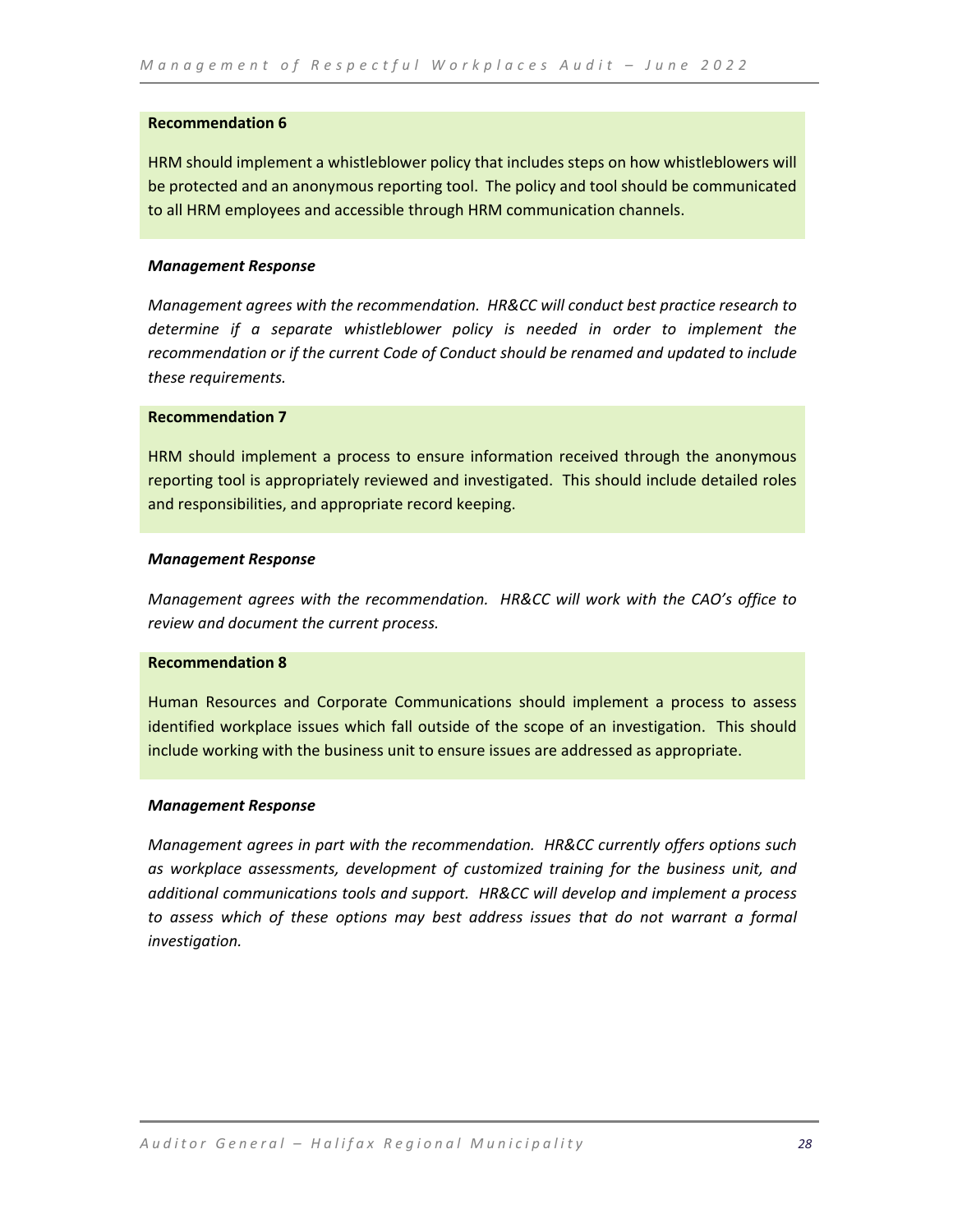Human Resources and Corporate Communications should implement a process to periodically assess whether HRM employees have taken key respectful workplace courses. This should include taking steps to ensure those who have not completed training take it and considering whether the number of course offerings is sufficient.

# **Management Response**

*Management agrees in part with the recommendation. Tracking and reporting is limited by the absence of an organization wide Learning Management System. HR&CC will review our current tracking tool and process to determine opportunities to improve within these confines.*

# **Recommendation 10**

Human Resources and Corporate Communications should establish timelines for harassment complaint intake and investigation, and monitor files that go beyond the standard timeline to determine if additional steps are needed.

# *Management Response*

*Management agrees in part with the recommendation. Internal case management timelines will be established based on the scope and complexity of the individual file and regularly monitored to address any timeliness concerns.*

# **Recommendation 11**

Human Resources and Corporate Communications should implement file documentation requirements, to help ensure key steps are documented and any investigation and resolution are supported.

# *Management Response*

*Management agrees with the recommendation. A file management system will be created and implemented.*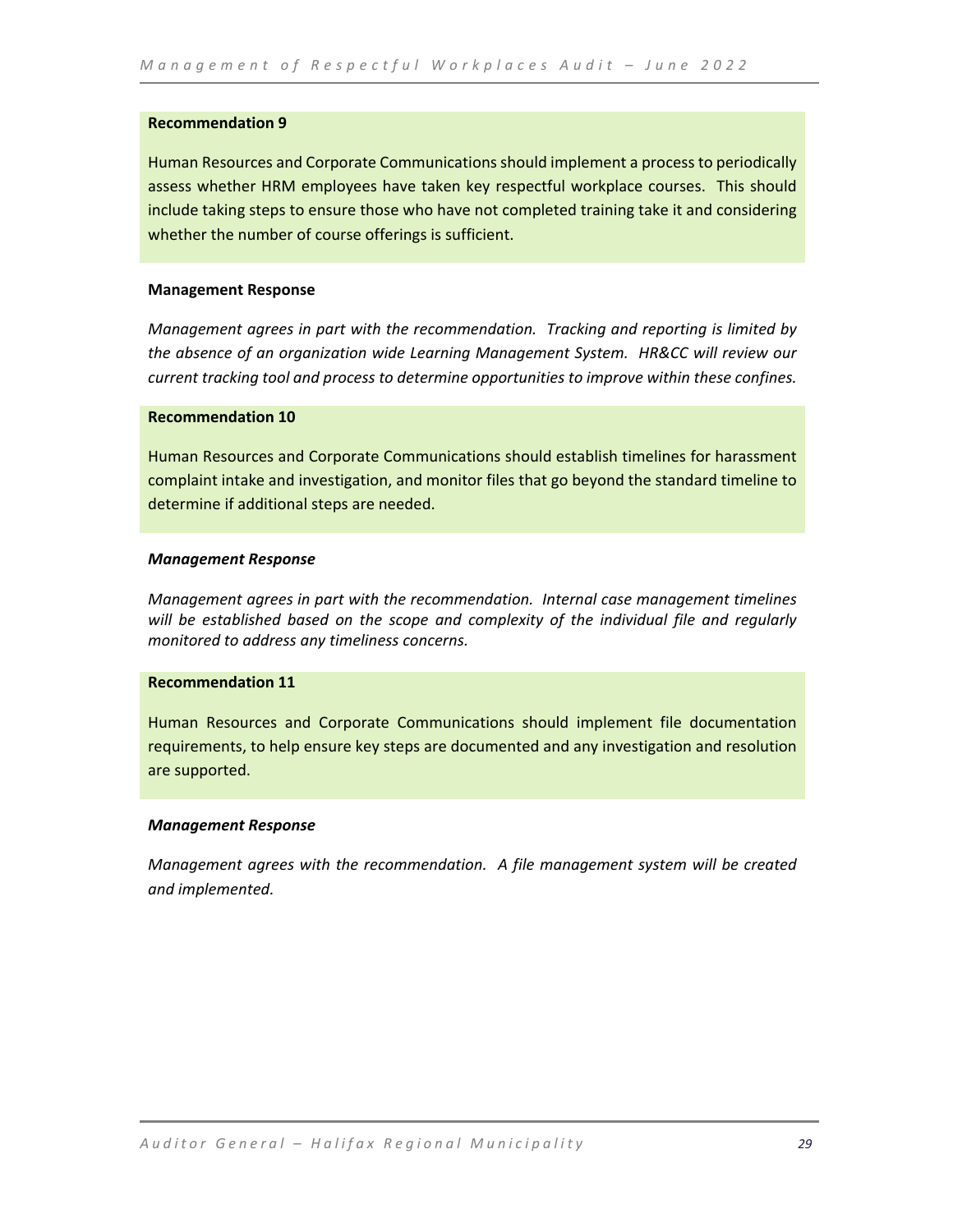Human Resources and Corporate Communications should implement quality control checks on harassment complaint files. This should be done by a second person to ensure all necessary documents are filed. A file completion checklist may assist with this.

# *Management Response*

*Management agrees with the recommendation. This will be part of the file management system created as outlined in Recommendation 11.*

# **Recommendation 13**

Human Resources and Corporate Communications should monitor violence incidents in the health and safety system to ensure an appropriate investigation is completed and documented.

# *Management Response*

*Management agrees with the recommendation. HR&CC will monitor all violence incidents reported in EHSM and follow-up with business units to ensure the Corporate Procedure is followed. HR&CC will also maintain a log of incidents reported, including (but not limited to) date reported, reporting person, date complete, and findings.* 

# **Recommendation 14**

Human Resources and Corporate Communications should implement a process to ensure access to confidential information (physical and electronic files) is updated when individuals change positions or leave HRM.

# *Management Response*

*Management agrees with the recommendation. A process will be established to ensure access is updated when staffing changes occur. HR&CC will also conduct a review quarterly of access to confidential physical and electronic files to ensure there is no improper access.*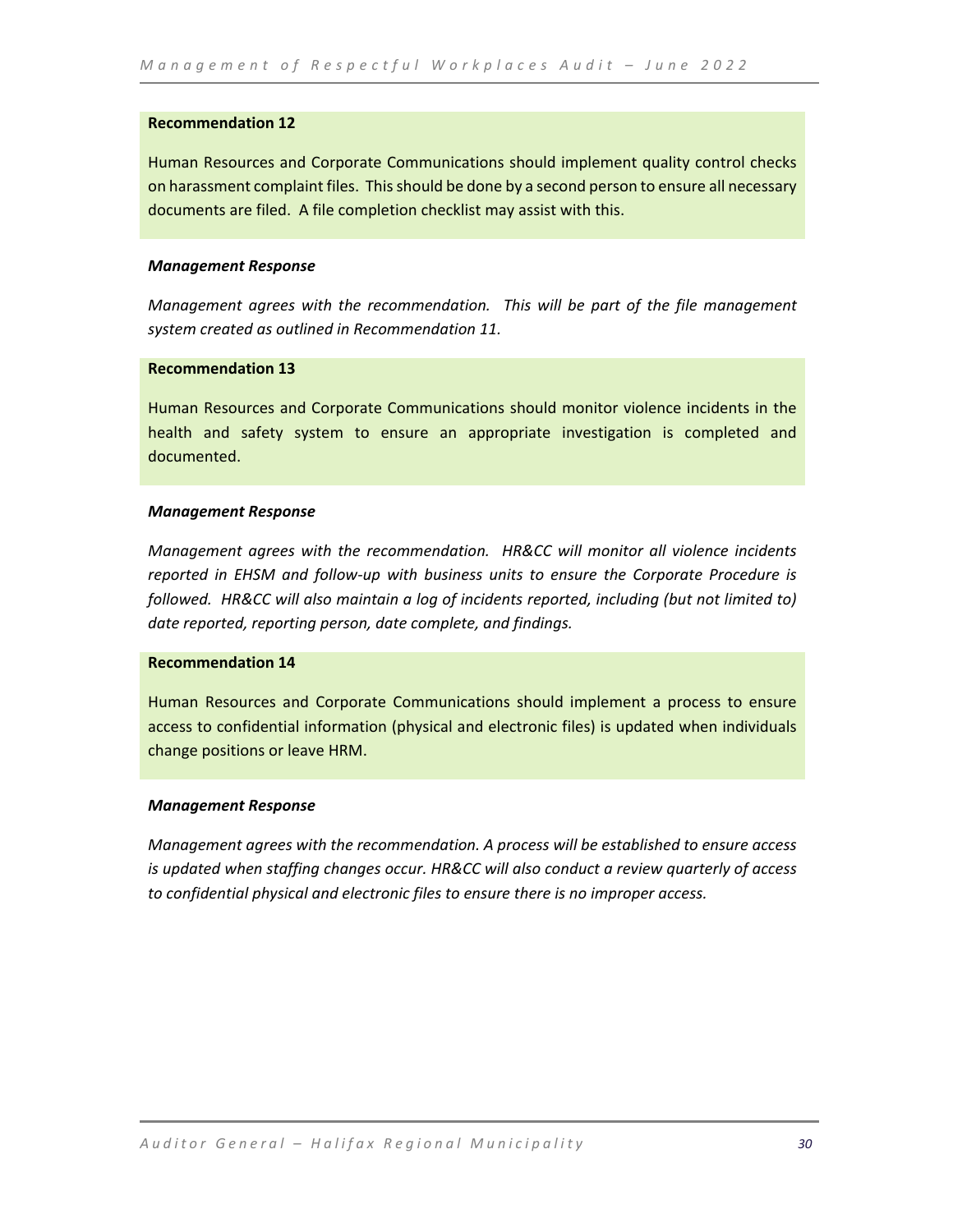Human Resources and Corporate Communications should implement a process to ensure access to the health and safety information system is updated when employees change positions or leave HRM.

# *Management Response*

.

*Management agrees with the recommendation. A process will be established to ensure access is updated when staffing changes occur. HR&CC will also conduct a review quarterly of access to confidential physical and electronic files to ensure there is no improper access.*